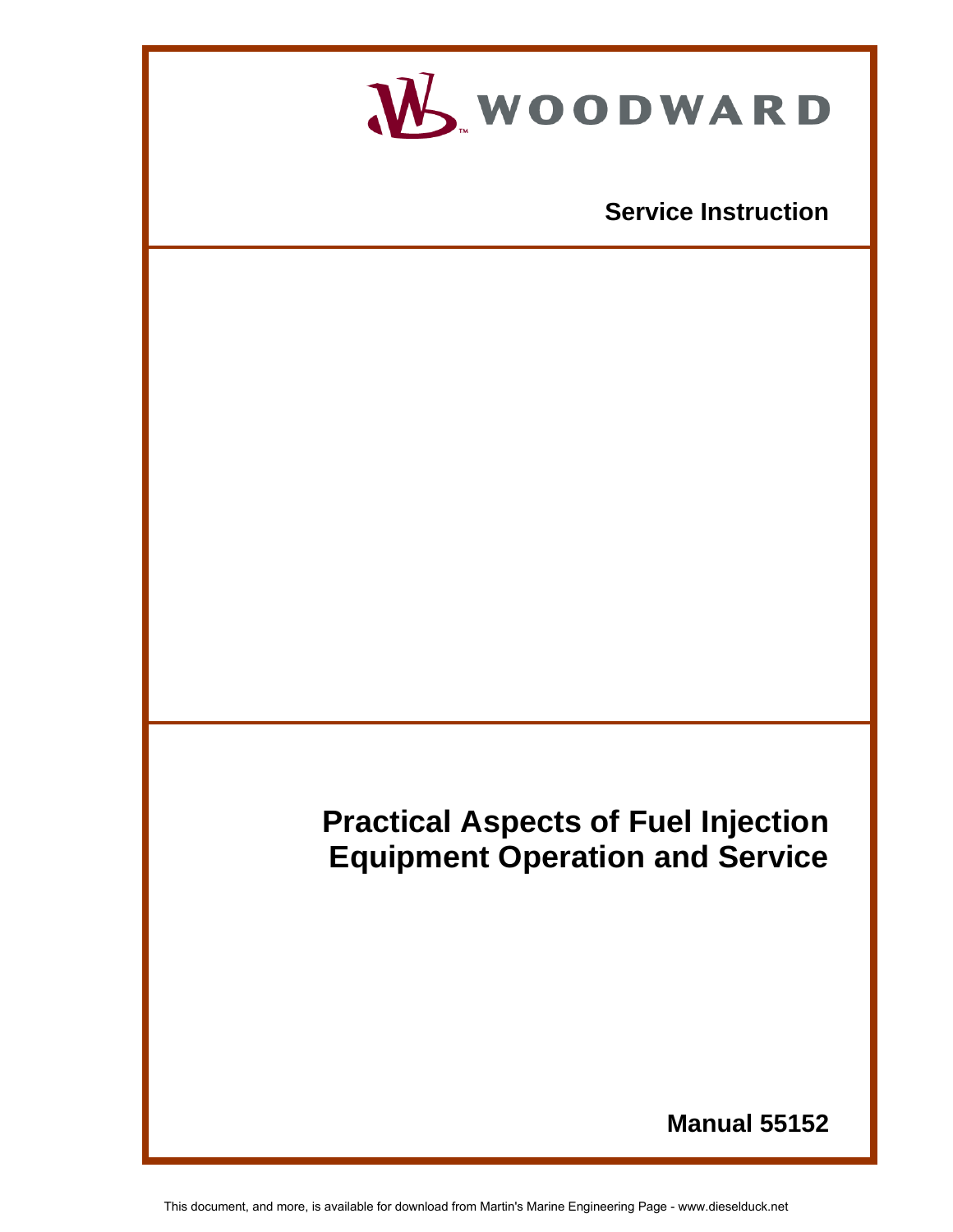| <b>IMPORTANT</b><br><b>DEFINITIONS</b>                                                                                                                                                                                                                                                                  | This is the safety alert symbol. It is used to alert you to potential personal<br>injury hazards. Obey all safety messages that follow this symbol to avoid<br>possible injury or death.<br>DANGER-Indicates a hazardous situation which, if not avoided, will result in death<br>or serious injury.<br>WARNING-Indicates a hazardous situation which, if not avoided, could result in<br>death or serious injury.<br><b>CAUTION</b> -Indicates a hazardous situation which, if not avoided, could result in<br>minor or moderate injury.<br>NOTICE-Indicates a hazard that could result in property damage only (including<br>damage to the control).<br><b>IMPORTANT</b> -Designates an operating tip or maintenance suggestion. |  |
|---------------------------------------------------------------------------------------------------------------------------------------------------------------------------------------------------------------------------------------------------------------------------------------------------------|------------------------------------------------------------------------------------------------------------------------------------------------------------------------------------------------------------------------------------------------------------------------------------------------------------------------------------------------------------------------------------------------------------------------------------------------------------------------------------------------------------------------------------------------------------------------------------------------------------------------------------------------------------------------------------------------------------------------------------|--|
| <b>NWARNING</b>                                                                                                                                                                                                                                                                                         | The engine, turbine, or other type of prime mover should be equipped with an<br>overspeed shutdown device to protect against runaway or damage to the prime<br>mover with possible personal injury, loss of life, or property damage.<br>The overspeed shutdown device must be totally independent of the prime mover<br>control system. An overtemperature or overpressure shutdown device may also<br>be needed for safety, as appropriate.                                                                                                                                                                                                                                                                                      |  |
| Read this entire manual and all other publications pertaining to the work to be performed before<br>installing, operating, or servicing this equipment. Practice all plant and safety instructions and<br>precautions. Failure to follow instructions can cause personal injury and/or property damage. |                                                                                                                                                                                                                                                                                                                                                                                                                                                                                                                                                                                                                                                                                                                                    |  |
| latest copy.                                                                                                                                                                                                                                                                                            | This publication may have been revised or updated since this copy was produced. To verify that<br>you have the latest revision, be sure to check the Woodward website:<br>www.woodward.com/pubs/current.pdf<br>The revision level is shown at the bottom of the front cover after the publication number. The latest<br>version of most publications is available at:<br>www.woodward.com/publications<br>If your publication is not there, please contact your customer service representative to get the                                                                                                                                                                                                                         |  |
|                                                                                                                                                                                                                                                                                                         | Any unauthorized modifications to or use of this equipment outside its specified mechanical,<br>electrical, or other operating limits may cause personal injury and/or property damage, including<br>damage to the equipment. Any such unauthorized modifications: (i) constitute "misuse" and/or<br>"negligence" within the meaning of the product warranty thereby excluding warranty coverage<br>for any resulting damage, and (ii) invalidate product certifications or listings.                                                                                                                                                                                                                                              |  |
| <b>NOTICE</b>                                                                                                                                                                                                                                                                                           | To prevent damage to a control system that uses an alternator or battery-charging<br>device, make sure the charging device is turned off before disconnecting the battery<br>from the system.                                                                                                                                                                                                                                                                                                                                                                                                                                                                                                                                      |  |
| <b>NOTICE</b>                                                                                                                                                                                                                                                                                           | To prevent damage to electronic components caused by improper handling, read<br>and observe the precautions in Woodward manual 82715, Guide for Handling and<br>Protection of Electronic Controls, Printed Circuit Boards, and Modules.                                                                                                                                                                                                                                                                                                                                                                                                                                                                                            |  |

**Woodward Governor Company reserves the right to update any portion of this publication at any time. Information provided by Woodward Governor Company is believed to be correct and reliable. However, no responsibility is assumed by Woodward Governor Company unless otherwise expressly undertaken. © Woodward 1998 All Rights Reserved**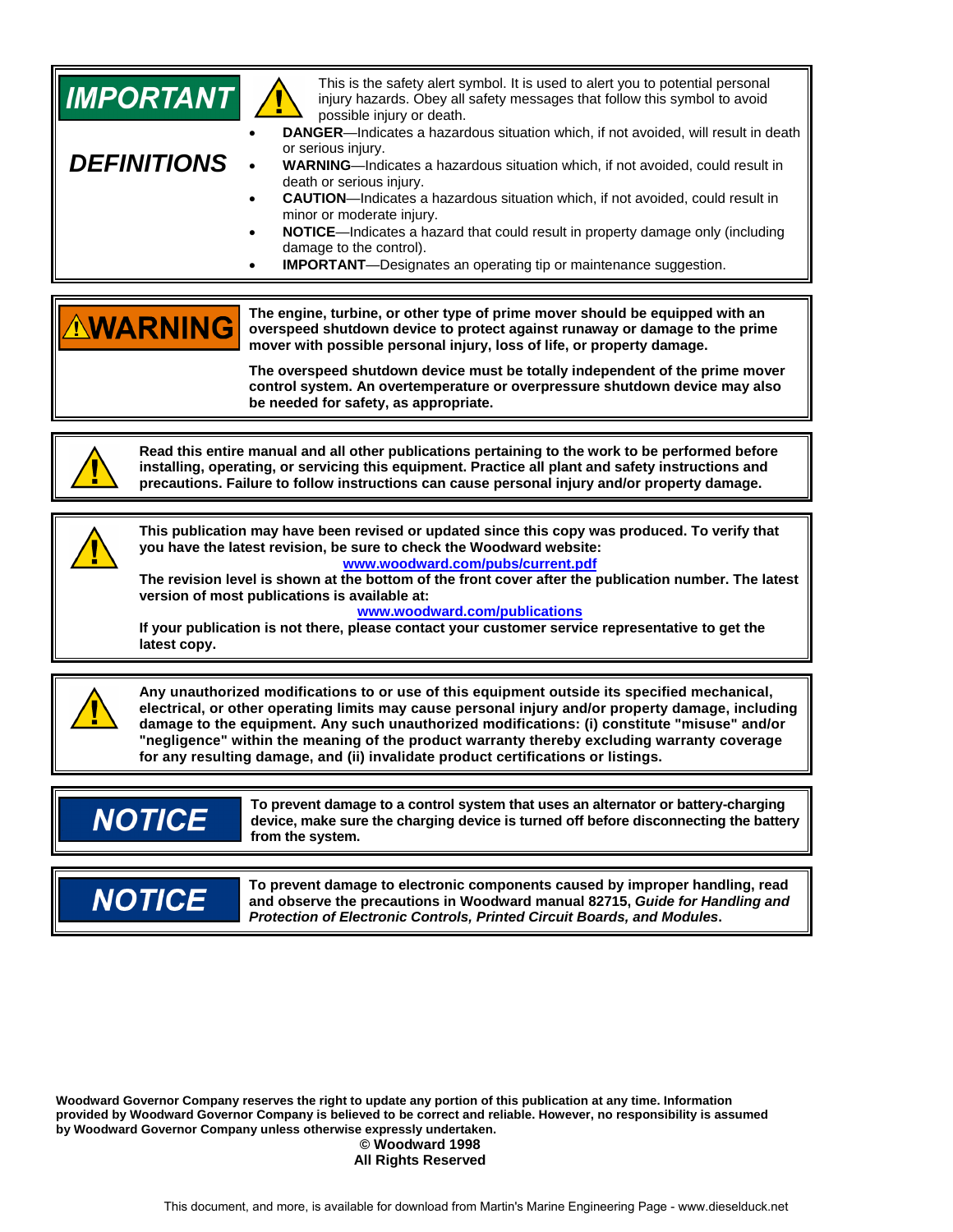# **Contents**

#### **PRACTICAL ASPECTS OF FUEL INJECTION EQUIPMENT OPERATION AND**

# **Illustrations and Tables**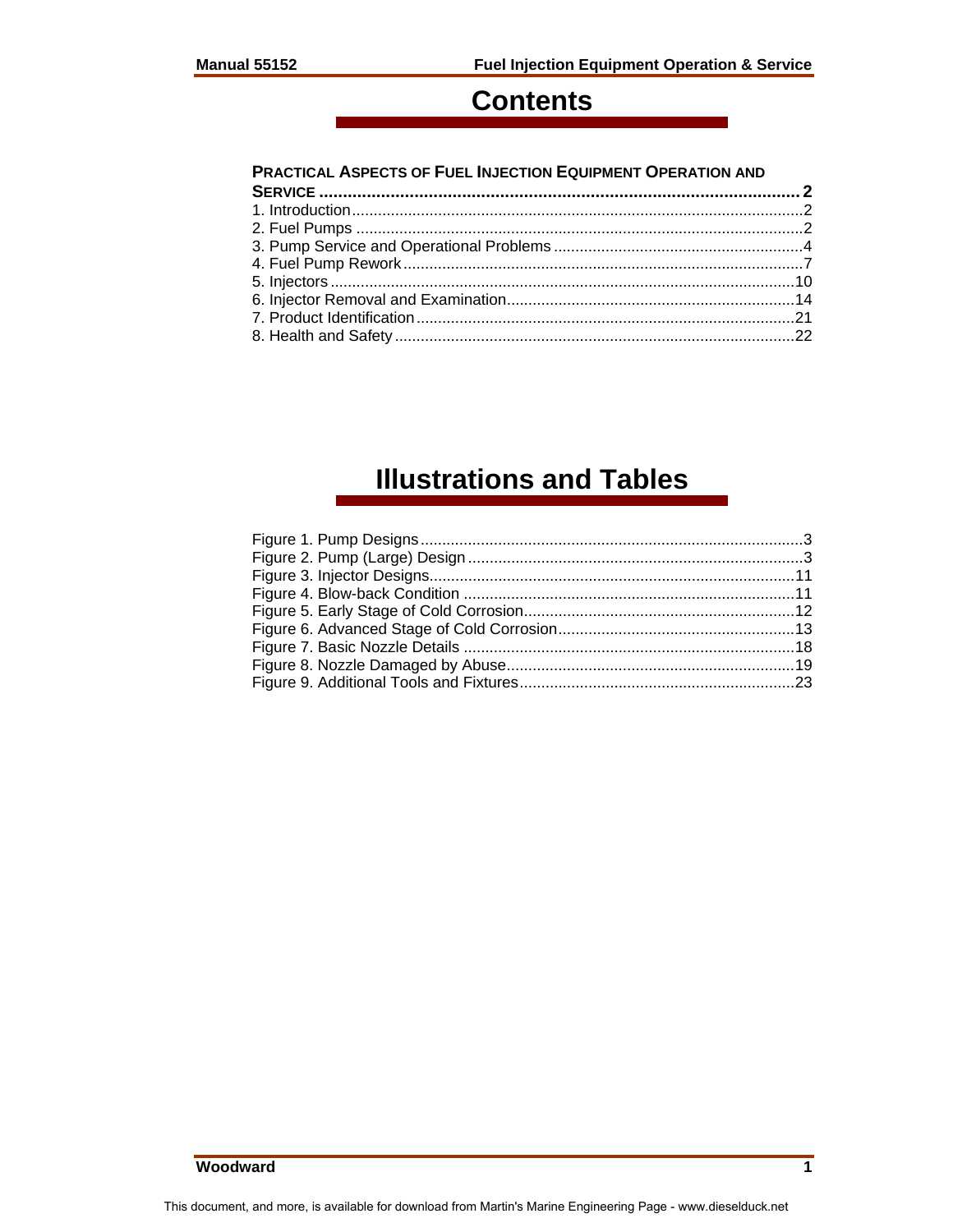# **Practical Aspects of Fuel Injection Equipment Operation and Service**

# **NARNING**

**It is mandatory that before carrying out any work on the equipment covered by this manual, the customer or user satisfactorily complete a Woodward-recognized training course. Training courses can be made available by Woodward or some of its Distributors if required.** 

# **WARNING**

**Important health and safety considerations apply when working on Woodward fuel injection equipment. All work carried out must be compliant with service bulletin 01539 (old number 308),** *Safe Handling and Use of Woodward Diesel Systems Equipment***.** 

# **1. Introduction**

Cooperation between fuel injection equipment designers and engine designers is close during the early stages of engine design and development. The physical size of the fuel pump and injector has often been limited by the engine design, particularly in the case where the installation has been subjected to a series of engine up-rating programs. In some situations, smaller units have been required to handle larger deliveries and up to double the speeds that were originally considered prohibitive a few years before.

This situation has often imposed high loadings, both mechanical and thermal, on the fuel injection equipment, and special operating and service techniques, along with certain modifications, have been required to ensure satisfactory and economic operation.

Various service hazards encountered on the earlier larger diesel engines are described in addition to the changes in current fuel injection equipment that have resulted from both this and the policy of striving for continual improvement.

This document also outlines, in a series of separate sections, routine fuel injection equipment inspection, facilities and equipment needed, critical appraisal during fuel injection equipment examination, servicing, and testing.

# **2. Fuel Pumps**

#### **Requirements and General Design Features**

Figure 1 shows two typical, well established medium and large fuel pumps. Both have a relatively low peak pressure capability of 1200 bar.

Later designs generally use closed-bore pumping barrels with an integral delivery valve above the bore outlet and are used at pressures up to 2000 bar (validated to around 2600 bar during development). Figure 2 shows such a design for a large fuel pump.

Improved, cleaner materials provide increased safety factors in terms of barrel strength and sealing. Lapped or fine-ground sealing faces have largely superseded thin tin-plated joint washers between the delivery valve seat and its holder (originally copper joints), which were prone to 'tracking' across the surfaces.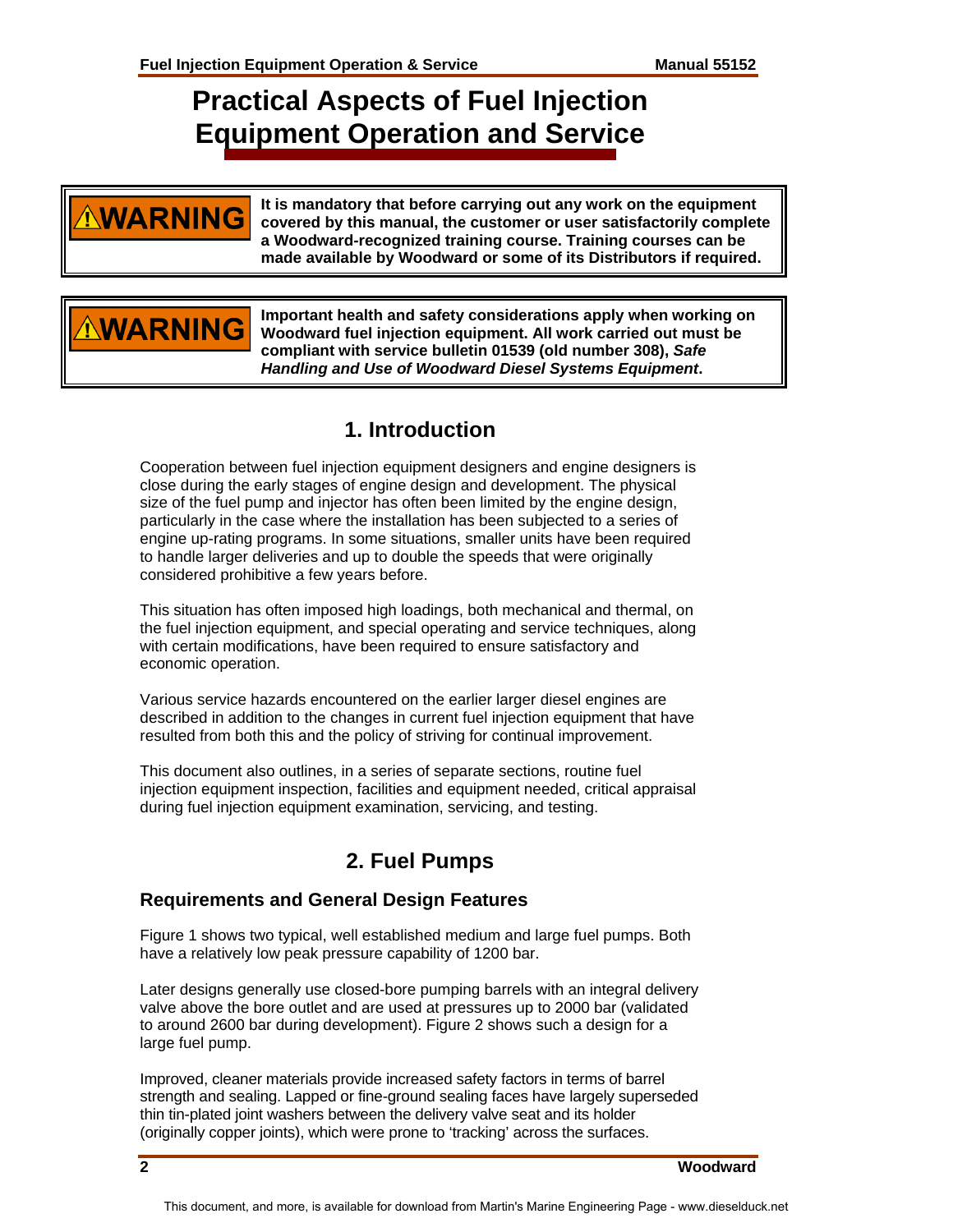Other fundamental changes include the body casting design, with relief from the high bursting loads associated with housing designs incorporating thin-wall, screwed-in delivery valve holders. Fuel galleries have become larger both to help feed the pumping element adequately and to dissipate the much higher spill energy in modern pumps.

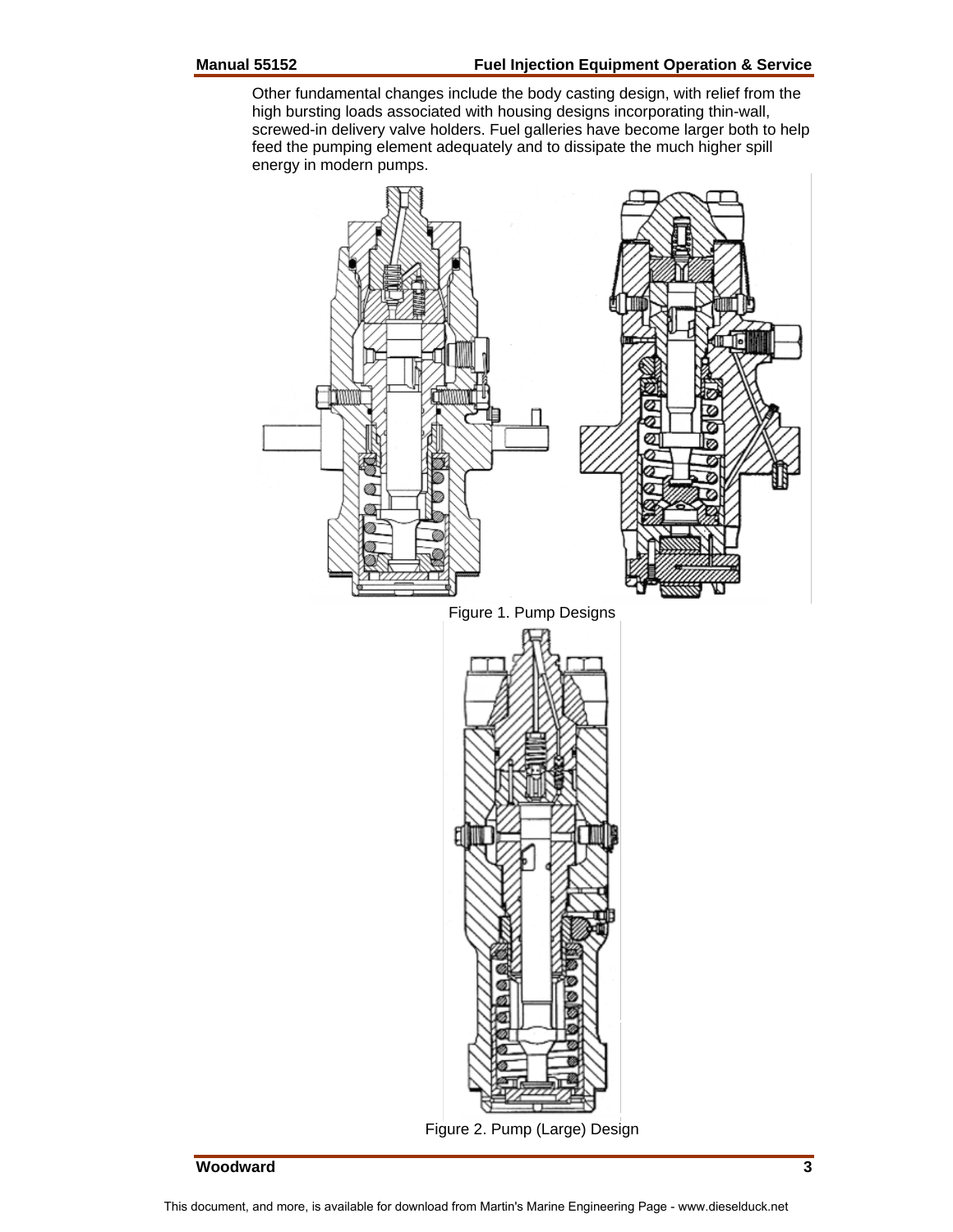## **3. Pump Service and Operational Problems**

#### **Fuel Admission**

The fuel feed arrangement to the pump when running on distillate (light) fuel is usually simple and trouble-free but can sometimes be critical on dual-fuel engines, where it is necessary to maintain regularity of injection at very low fuelings. A constant supply pressure is essential. It is also usually necessary to provide a continuous through-flow of fuel to avoid aeration and resultant 'air locking' at the pump inlet.

Pumps are provided with fuel supply inlet and outlet connections for operation with residual (heavy) fuels. Aeration problems are overcome but, more important, a quicker changeover from heavy to light fuel before shut down (and vice versa) on starting, can be achieved. It is essential to supply the light fuel at the same pressure as the heavy fuel, if vapor locking on changeover before shutdown is to be avoided. Such vapor locking is due to water droplets in the heavy fuel flashing into steam when reduced to the lower feed pressure of the light fuel.

The light fuel temperature can be an important factor on heavy fuel installations. Extremely cold light fuel will locally chill the heated heavy fuel, increasing its viscosity and thereby overloading the fuel pumps and drive system.

#### **Leakage and Lubrication**

Leakage from the fuel pump was, at one time, a serious problem, causing the dilution of lubricating oil by fuel oil. It was overcome by the introduction of a 'barrier groove' and drain hole in the pump element, thus allowing leaking fuel to be returned to the fuel gallery. However, such reduction in element shank leakage can result in inadequate lubrication of the components in the lower part of the pump when operating with heavy fuels. The adverse effects of 'dry' operation can be observed as rapid wear of the plunger dog, control sleeve slot, and tappet bore at the base of the pump housing. Owing to the incompatibility of many engine lube oils with the fuel oil, causing lacquer formation at any closerunning interfaces (such as plunger/barrel), it is no longer recommended that lube oil be supplied to the barrel bore to lubricate the clearance, especially on pumps used with pre-heated heavy fuel.

To prevent gumming-up of the control sleeve/rod and lower end parts with congealed heavy fuel, either occasional 'shots' of lube oil or of distillate fuel or gasoil may be fed to this area of the pump. This helps both lubricate and keep the lower end parts clean. Some engine manufacturers provide metering pumps and pipework for this purpose.

An O-ring seal is a convenient and reliable means of providing a static seal at various points in the fuel pump. It is important that the correct type and hardness of elastomer be selected for the various applications. A conventional low-nitrile compound is suitable for use with distillate fuel, but viton seals are needed for heavy fuels requiring a preheat temperature of up to 150 °C (or more 300 °F) (such as IFO 380 [35 cSt @ 100 °C] viscosity-Class G). Frequent renewal may be necessary for some arduous applications. Close attention is required, and seals should be changed at specified service intervals.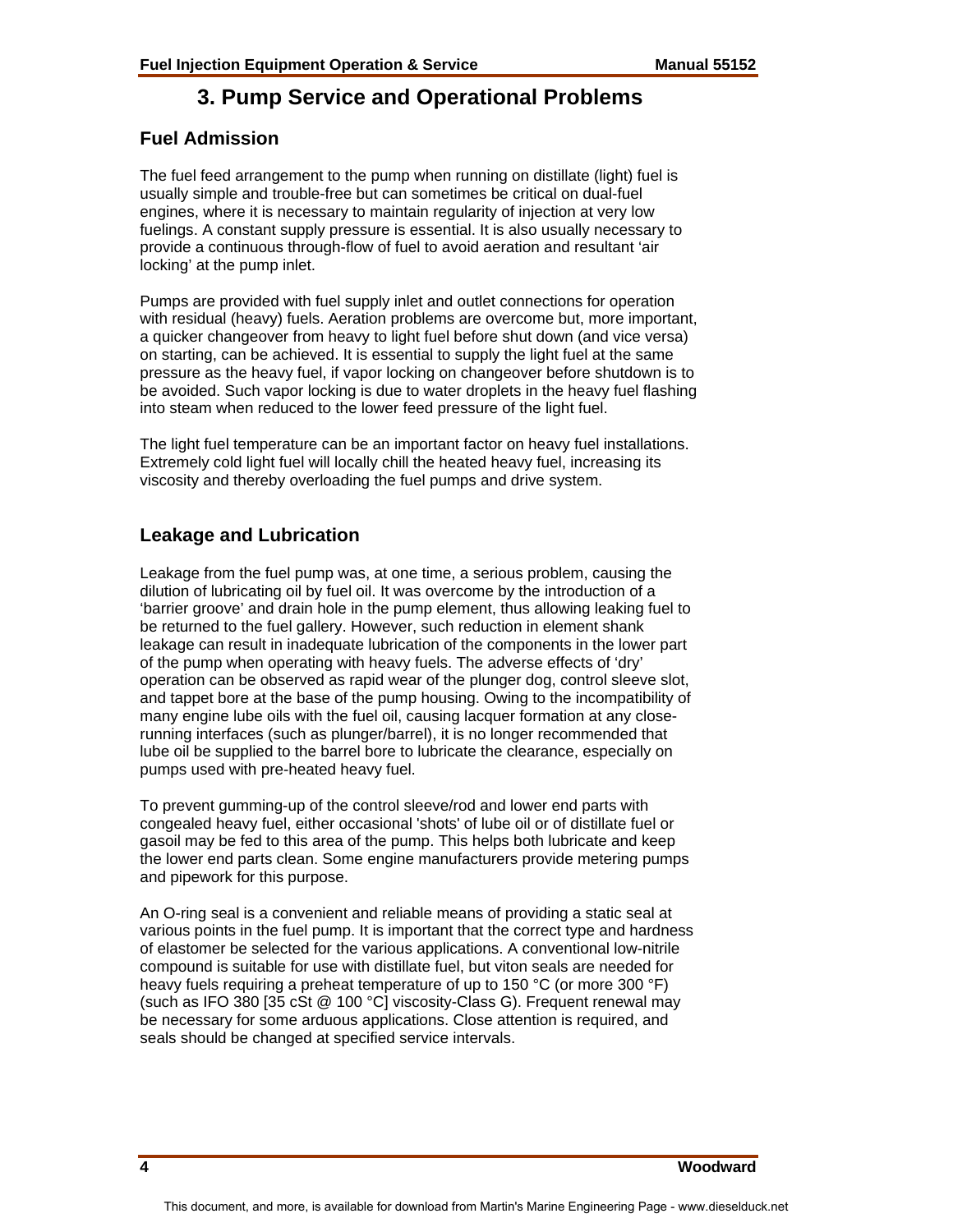#### **Corrosion**

High water content in the fuel can be experienced with heavy fuel operation because of the relatively longer time required for settling and increased opportunities for condensation in tanks. It can also be a problem, irrespective of fuel type, in coasters, ferries, and trawlers, where the risk of contamination by sea water through tank inlets and vents is greater. Water entrained in the fuel can cause two forms of corrosion:

- 1. On the external surface of the pump element when the fuel does not reach a temperature above the boiling point of water. Corrosion becomes evident as rusting of the parts. This should be treated as a warning that the fuel pre-treatment is inadequate, and remedial action should be taken.
- 2. Under fuel feed pressure, the boiling point of the entrained water is elevated and, although the fuel temperature may exceed 100  $^{\circ}$ C (212  $^{\circ}$ F), the water is not boiled off. However, as the fuel leaks down the shank of the pump plunger (and of the nozzle needle), the pressure is reduced toward atmospheric pressure, and the entrained water flashes into steam. This results in corrosion of the plunger and barrel, and produces black iron oxide on the surfaces. The initial glazed black appearance soon deteriorates to a matt black as the surface is destroyed. The fine clearance is lost, leakage is increased, and pump delivery drops.

#### **Critical Wear of Pump Components**

Pump elements will wear with time, but this wear is usually uniform throughout a set of pumps, and pump-to-pump output balance will remain acceptable for normal applications.

The degree of wear may be judged by comparing the full-load control-rod settings with the settings recorded on the original engine test sheets. The controlrod setting to obtain a reliable start on the smaller engines is also a useful indication of pump condition. Difficulty in priming individual pumps may indicate a badly worn delivery valve or a leaking high-pressure seal. Wear of the pump control mechanism is very important but not easily located since it can occur at many points in the system. Modern pumps generally use surface-hardened control sleeves and therefore wear is not usually a problem. Wear of the plunger pin or dog and the slot in the control sleeve is critical; however, if wear has occurred, control of the pump delivery is adversely affected. Control rod and control sleeve teeth wear can lead to stiffness to the point where it may be difficult to stop the engine. It should also be noted that heavy fuel which has dried on the control rod—after protracted running at a steady load—can also cause a control rod to jam or become difficult to move.

Proper attention should be given to the control linkage attached to the control rod, especially safety spring settings and clevis pin wear.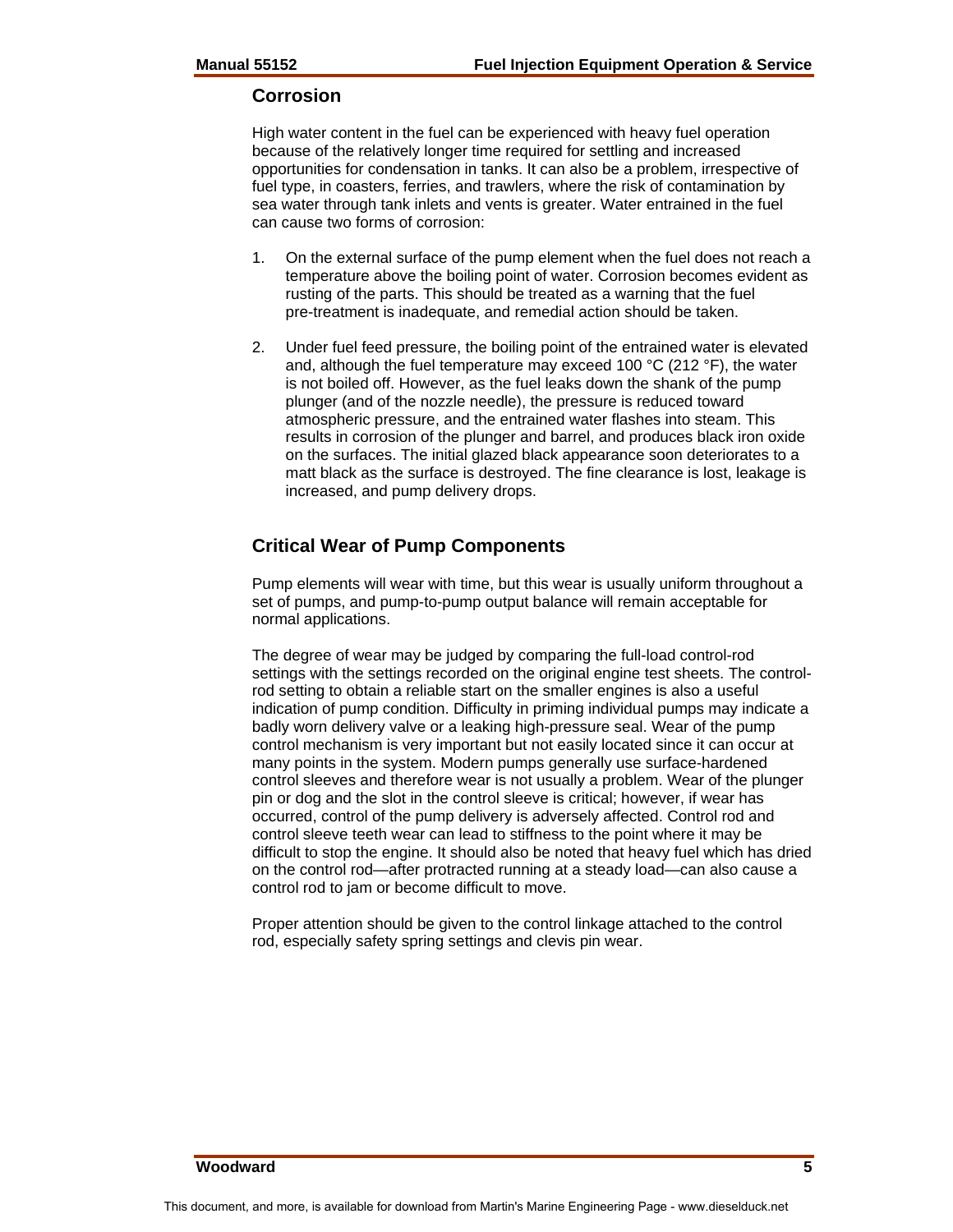#### **Operation with Heavy Fuels**

In addition to the aspects of heavy fuel operation mentioned earlier, the importance of maintaining the correct fuel pre-heat temperature must be emphasized. Current practice is to pre-heat the fuel such that its viscosity at the fuel pumps is reduced to 20 cSt. During changeovers from light to heavy fuel and vice versa, the unheated light fuel will temporarily cool the fuel system and the heavy fuel. The resulting increase in viscosity can increase the loadings on the fuel pump significantly. Clearly, if the fuel has not been sufficiently pre-heated prior to changeover, the superimposed loads caused by the chilled interface between the light and heavy fuel may be enough to cause fracture in parts of the high-pressure system.

Fuel changeovers should follow engine manufacturers recommendations, particularly with respect to the speed of changeover.

#### **High-Pressure Pipes**

The high-pressure pipe connecting the pump and injector is subjected to stress from high pulsating loads and vibration. It is, therefore, a critical part of the system but, unfortunately, it is often neglected. The pipe bore, outer diameter, and length are established during engine development to match the fuel system and performance requirements, and play a major part in ensuring clean combustion and satisfactory nozzle life.

High-pressure pipes are manufactured in special material to deal with arduous conditions and can have various forms of end fitting to provide leak-proof connections at the pump and injector. There are several types of connection currently in common, including use-swaged cone fittings, cone-ended screwed pipes with screwed sleeves/nuts, and compression fittings. Special dies or other equipment are needed when making up new pipe assemblies of the latter type. Special pipe clamps are needed on most engines to eliminate adverse effects of vibration.

High-pressure pipes used with heavy fuel and unmanned or marine engines often use sheathing as a protection if main pipe failure occurs. The sheathing collects fuel leakage and returns it to a low-pressure area or tank.

#### **High-Pressure Pipe Failures**

Shutdowns caused by high-pressure pipe failures are still experienced. These failures usually occur at the end fixings and are due to fatigue caused by vibration of the pipe or loose pump mounting bolts. It may be necessary to fit pipe clamps. It is essential that they be properly installed and maintained. The pipe should be firmly gripped by the hard, fiber-resin-bonded fabric block or neoprene sleeve, whichever is provided. The clamp should be replaced if the material has fretted away with the effects of vibration and heat. A metal clamp holding the pipe to the cylinder head or block is rarely satisfactory and can increase the risk of failure by wearing indentations on the surface of the pipe.

The swaged ends of high-pressure pipes should be checked periodically to see that each end has not been deformed or the backing collar fractured by overtightening. The ends of new or replacement pipes should always be checked with a drill the size of the nominal pipe bore, to ensure that the bore of the pipe has not closed in during the forming process. Any restriction can cause excessive pumping pressure and abnormal leakage.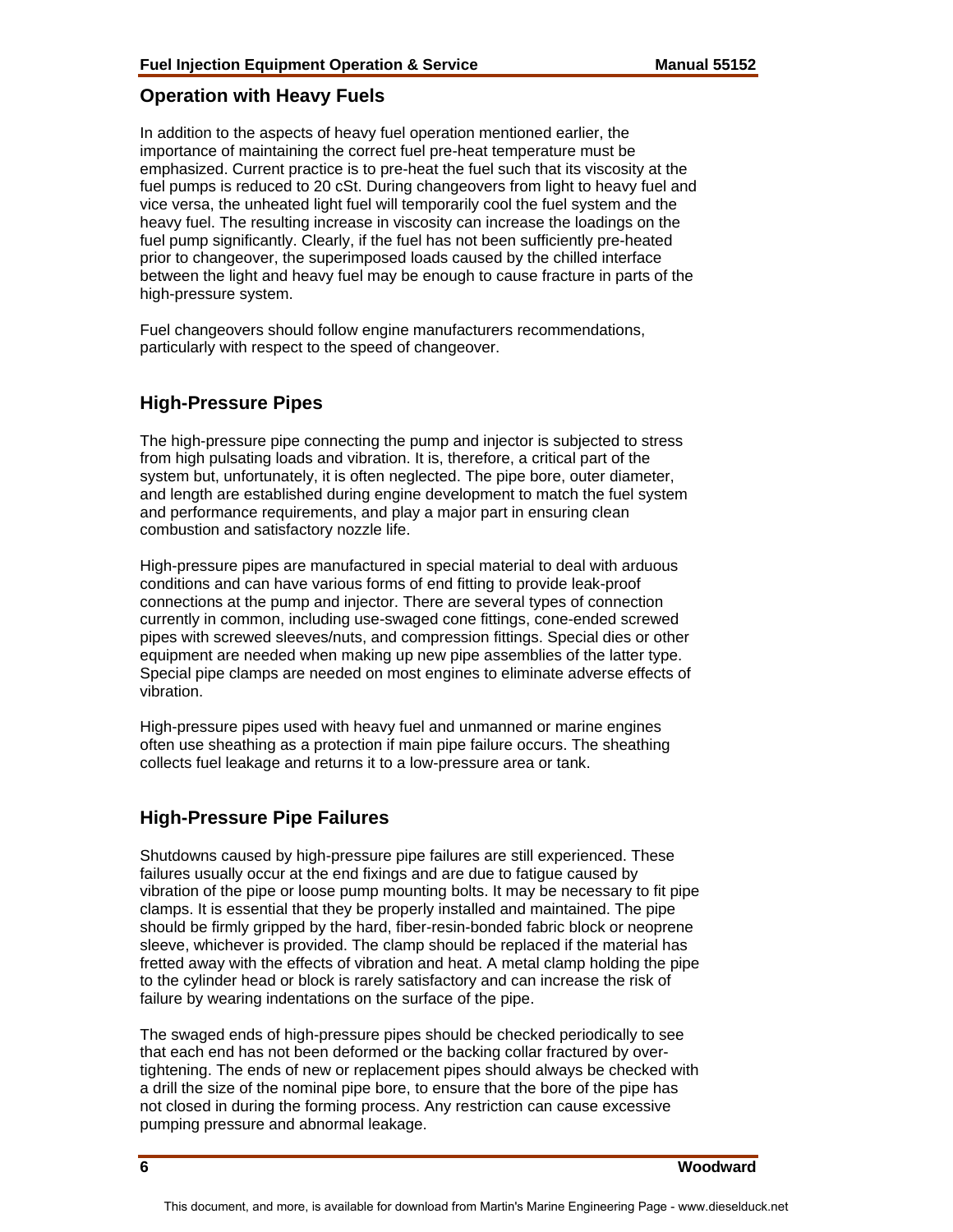Special care must be taken when re-making or replacing a new pipe with proprietary compression-type fittings. With these fittings, high wrench (spanner) torques are not required to make a satisfactory joint. It is important that the end face of the pipe be square and that there be the correct pipe protrusion through the ring or olive before tightening the pump nut.

The use of unnecessary force can malform the ring or damage the threaded connection on the pipe or injector. The engine manufacturer's torque settings should always be observed.

The high-pressure pipe should always be bent or formed to the correct shape before fitting. In particular, the ends should align with the pump and injector fittings without strain.

When high-pressure pipes are stored, their ends should always be protected by tape or a blank plug in the pipe nuts. Before fitting to an engine, the pipe should be blown through with compressed air or washed with fuel oil to remove any dirt that may have entered during handling or transit.

## **4. Fuel Pump Rework**

#### **General**

The procedure for dismantling the fuel pumps of conventional design is fairly obvious. It is preferable to dismantle the lower (tappet) end first. Control rod/sleeve meshing should be observed and recorded. The delivery valve holder (discharge union) will have been tightened to a specified torque.

Pumps should be dismantled according to the detailed instructions provided by the engine builder or pump manufacturer. Particular care is needed when loading the tappet spring. Special tools can be purchased or can be made to facilitate dismantling.

#### **Pump Component Examination**

The delivery valve holder sealing face should be examined for scores or fuel tracking.

If leakage has been occurring across the high-pressure seal (fiber or copper washer or tin-plated steel washer on earlier pumps), there are usually fine lines indicating the tracking of the fuel.

Any leakage across high-pressure lapped faces (such as delivery valve seat to the top of the barrel) will be indicated by darker coloration of the normally clean surfaces.

Even, gray/green discoloration of the steel surfaces exposed to the fuel, such as the outside diameter of the barrel, is an indication that the water content of the fuel has been high.

A cracked barrel can indicate excessive pumping pressure. Possible causes are inadequately heated heavy fuel or a blockage at the nozzle, injector edge filter, pipe ends, pump delivery valve holder, etc.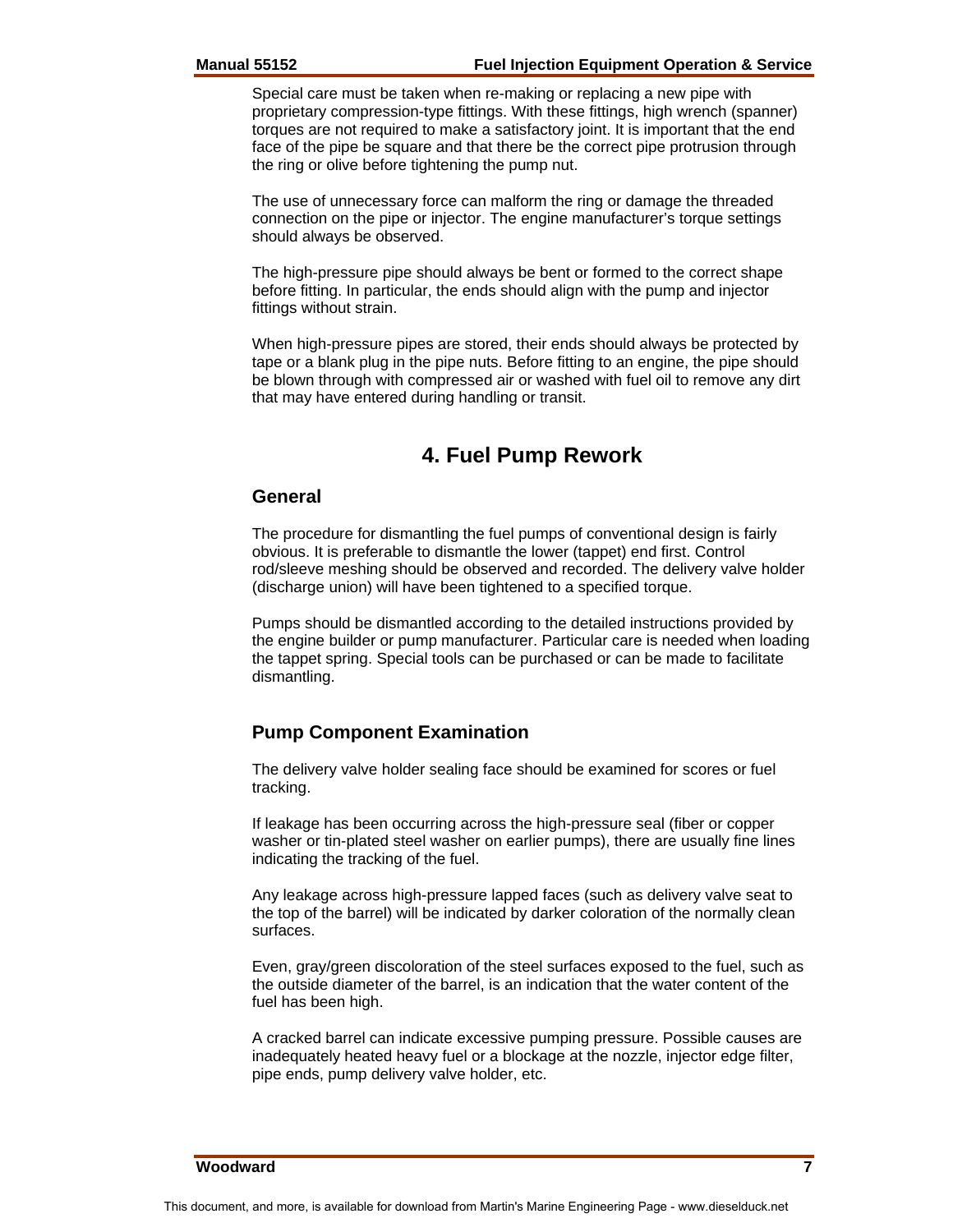#### **Fuel Injection Equipment Operation & Service Manual 55152**

A gray shading on the plunger surface above the helix can sometimes be seen during servicing. This is caused by spill erosion but can be ignored as long as the area does not extend down to within 2 mm of the control edge of the helix. A black stain on the lower part of the plunger diameter indicates a high water content in the fuel.

The dog on the fuel pump plunger should be checked in the control sleeve slot to confirm that there has been no excessive wear which would affect the accuracy of control. For the same reason, the amount of visible wear on control rod and control sleeve teeth should be checked to see if there is any appreciable difference between those in the normal running position and those at the end of the travel.

The spring coils should be examined for flats caused by a bowed spring rubbing on the bore of the fuel pump tappet or the control sleeve. The spring length should be checked against a new spare. If the old spring is outside recommended service limits (refer to manual), it should be renewed.

Bright marks on the bottom of the pump tappet are made by the engine operating mechanism on the outside and by the foot of the pump plunger on the inside. These areas should be checked for heavy indentation or cracking of the surface, again refer to the service instructions.

By standing the pump plunger and the lower spring plate on a dead flat surface, with the spring plate pressed firmly down, a check can be made that the plunger head is quite free to turn axially. The plate should be renewed if it tends to limit free movement of the plunger foot.

The pump body should be checked for the following:

- Damaged delivery valve holder inlet connection threads.
- Ovality or excessive wear in the tappet bore.
- Damage or indentation on flat or conical element seating surfaces.
- Signs of erosion in the fuel gallery or on the erosion plugs. The plugs should be renewed if the erosion has penetrated the face beyond specified service limits.

### **Pump Checking During Rebuild**

There are a number of simple checks to ensure that the pump has been re-assembled correctly. As a general rule, the operator can safely assume that a new element will give the correct output for any given rack setting after shimming correctly during calibration. Detailed inspection and performance checks carried out during component manufacture ensure a very high standard of interchangeability. However, careful comparison of the original component and the replacement is recommended. (Engines have been known to 'run away' when a set of left-hand helix elements were fitted to pumps from which a worn set of right-hand helix elements had been removed.)

When rebuilding a fuel pump, after the barrel has been removed and replaced, it is advisable to carry out a pressure test to check the seating of the barrel in the suction chamber. After rebuilding the top portion of the pump, the plunger should be replaced in the barrel and retained by a pin or bridge piece across the bottom of the pump, which is otherwise left open unless specified tooling is available to do otherwise. The fuel gallery should be connected with air at a suitable pressure (such as 4–5.5 bar [60/80 psi]). The pump should then be immersed upside down in a tank of fuel oil or test oil when any leakage under the shoulder of the element (or past the O-ring on some pumps of later design) will be indicated by bubbles of escaping air.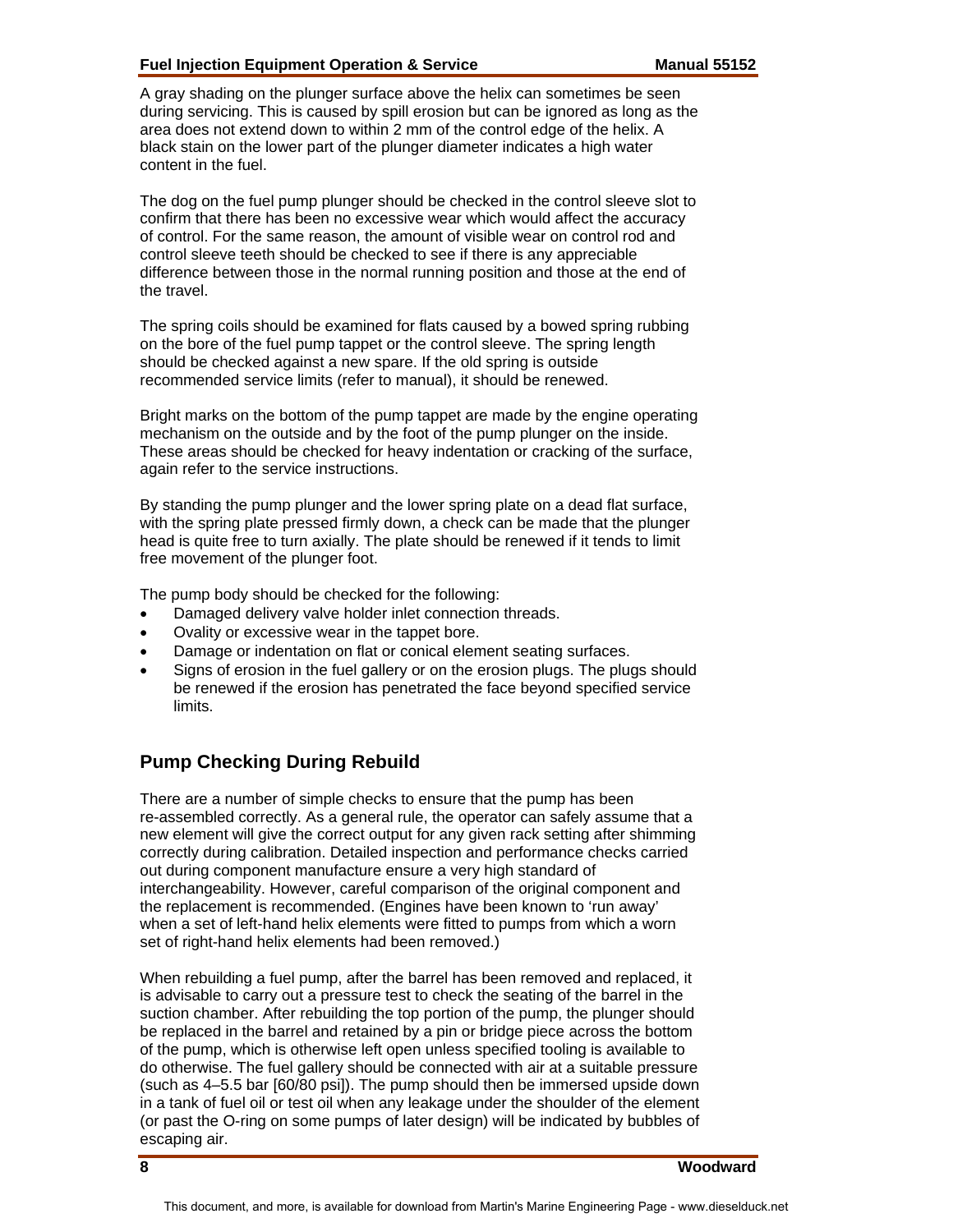The pump manufacturer's instructions should be followed implicitly when re-meshing control rod and sleeve (rack and pinion). An additional check to verify that tooth meshing is correct can be made by ensuring the gash (vertical slot) in the plunger aligns with the port in the barrel at the 'stop' control-rod position (no load). This can be observed by viewing the plunger-barrel relationship through the removed spill plug (if fitted). A `dead rack' test on calibration is mandatory for engine safety reasons.

#### **Checking of Pump Spill Cut-off Point after Rebuild**

Pump 'cut-off' point can be checked after assembly by using a mounting fixture similar to that shown in Figure 9 and connecting the pump to a small 'gravity' tank if a pressurized test oil source is not available. With the control rod in mid position, the tappet and plunger should be raised, slowly, by means of the depressing screw below the fixture.

The flow will decrease as the top of the plunger progressively closes the port, and will stop when the port is completely sealed. This is the pump cut-off point (`static' start of injection). The position of the pump tappet should be checked in relation to the flange, and reference made to the maker's instructions. If the pump has a 'timing window', the pointer or scribed line should be coincident with a line on the pump tappet. Original lines may need to be obliterated and a fresh one scribed.

#### **Dead-Rack Check (if pump calibration not possible)**

To confirm that the control rod and sleeve are correctly meshed, the dead-rack point can be checked and compared with a new pump. This can be done on the same mounting fixture and tank as that used for the previous test. In this test, the plunger should be raised to mid-position with the adjusting screw, and the control rod centralized. If the control rod is then moved slowly toward 'STOP' or 'NO DELIVERY', fuel will start to flow from the delivery union as soon as the vertical edge of the plunger uncovers the edge of the port. Flow will continue from then on if the control rod is further moved to the 'Mechanical Stop' end of its travel. It will cease again when the rod is moved from 'STOP' and the port is again just sealed.

#### **Dynamic Testing**

A special test rig is required. As certain pumps (for example, for dual-fuel applications) can only be correctly calibrated on a dynamic test rig, they must be repaired by a qualified agent of the manufacturer.

#### **Refitting the Fuel Pump**

The operator must ensure that the engine tappet is in the correct position to give the timing specified by the engine maker. In practice, tappets may have been adjusted up or down during engine balancing exercises, and the setting may be far from the correct position. This can result in damage to the pump. The use of an engine tappet setting gauge, as shown in Figure 9, ensures that the correct timing is achieved and is recommended. With the engine cam on the base circle, the engine tappet or pump shimming, if used, should be adjusted so that the engine tappet just touches the gauge when this is pressed firmly down on the pump mounting face, with the fuel cam rotated to the correct position for that cylinder.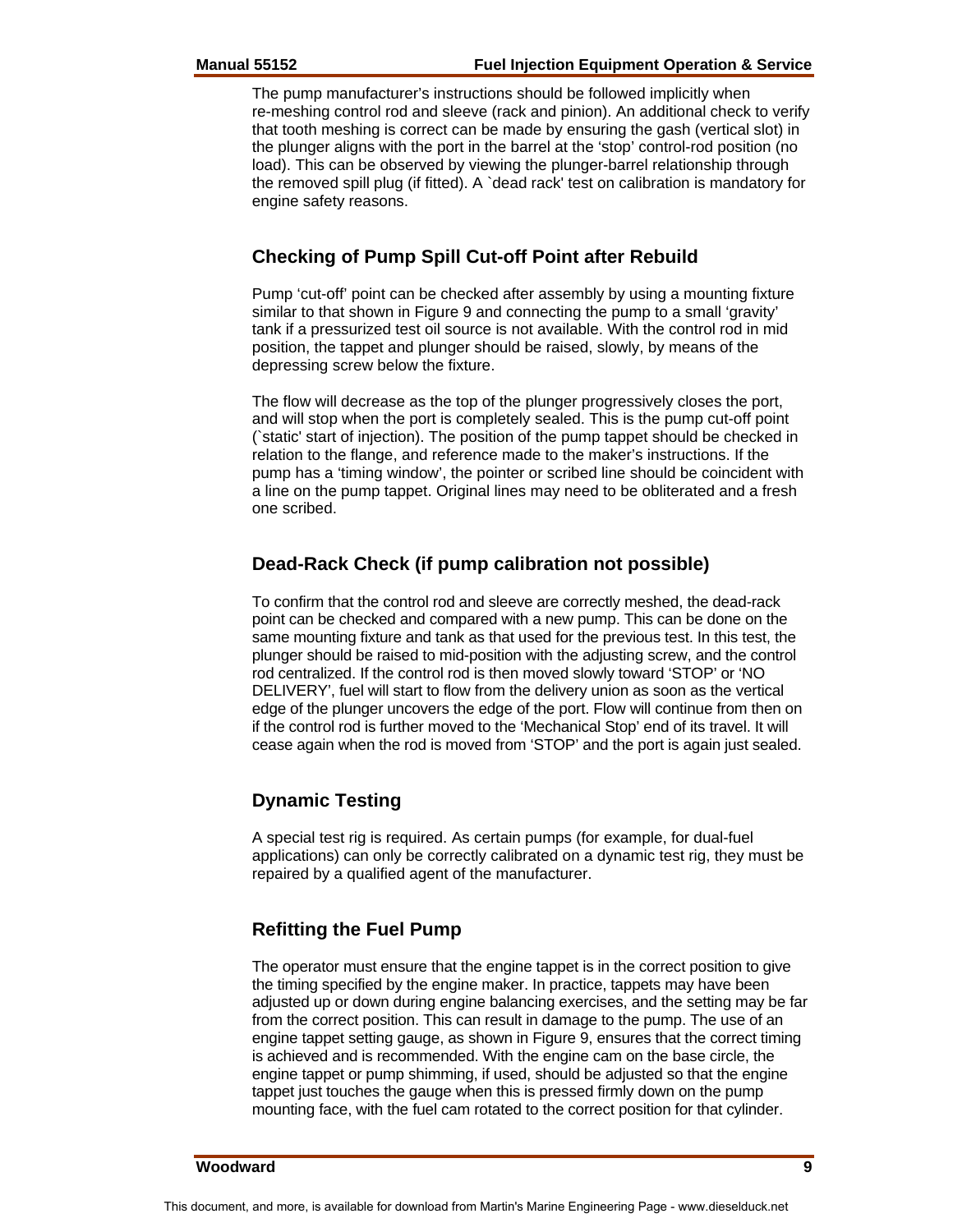This tappet setting ensures that:

- The pump tappet will be clear of the retaining circlip at the bottom of the stroke.
- There is no risk of accidental damage by raising the plunger to a point where it strikes the delivery valve seat.
- Any further adjustment-needed to obtain the correct maximum cylinder pressure requires minimum re-setting of the pump operating tappet (reference to engine manufacturers instructions only).

# **5. Injectors**

#### **General Design Features**

Figure 3 shows a typical modern, shim-set, low-inertia injector and a large, heavy-fuel (cooled) design. While the physical size of the fuel injector has not changed significantly since the original standards and classifications were established, a slight increase in injector shank diameter has been introduced. These modifications provide more space for coolant passages and to house a larger injector spring close to the nozzle, accommodating higher nozzle operating pressures. This has reduced the inertia of moving parts by eliminating the reciprocating spring spindle. The resulting faster needle closure rate reduces the time in which combustion gases can blow back into the nozzle, preventing contamination of the internal parts. The relationship of pressure and needle movement is shown in Figure 4, which illustrates conditions of 'blow back'. It can be seen that by reducing the needle closure time, the needle valve can reach its seat before fuel pressure is reduced below cylinder gas pressure, and gas entry is thus prevented.

Nozzle back-leakage is normally passed up drillings in the injector body and onto drillings in the engine cylinder head. This avoids external pipework, which can fail or leak.

Vent screws and 'edge'-type filters, which were common on older designs, are not generally used today. The higher peak injection pressures and close attention to fuel filtration levels have dictated the removal of these features.

Again, as a result of much higher injection pressure and hence parting loads on sealing faces, modern large injectors often use specially designed, relieved sealing faces, to maximize sealing capability.

From a cost viewpoint, some modern injectors use a simple, straight 'bar' machined design. Others incorporate a side inlet connector passing through the cylinder head. The latter have the advantage of minimizing the trapped system volume and optimizing peak injection pressure against the pumping rate available, but there is an inevitable trade-off of cost against optimum design.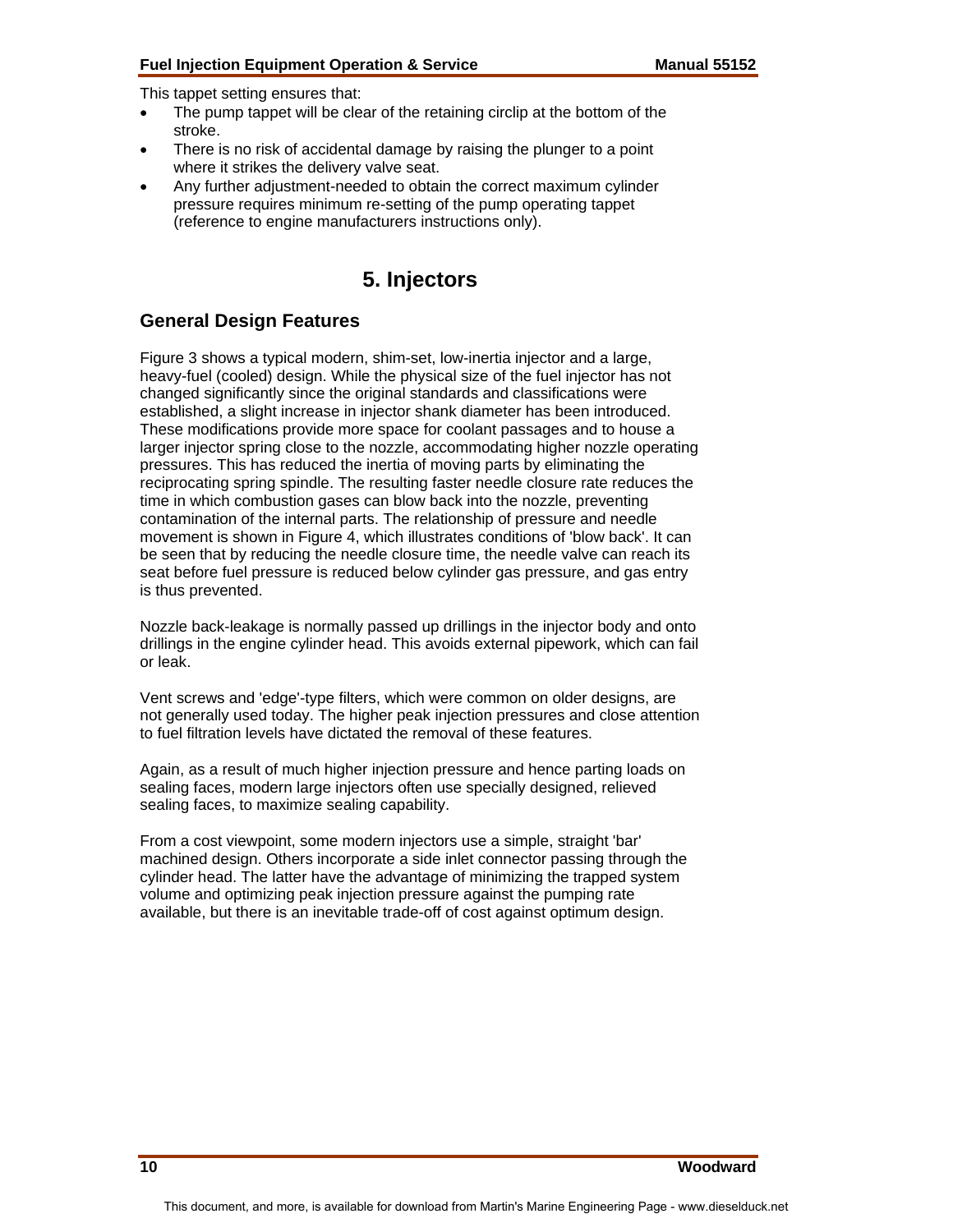

Figure 3. Injector Designs



Figure 4. Blow-back Condition

### **Woodward 11 Woodward** 11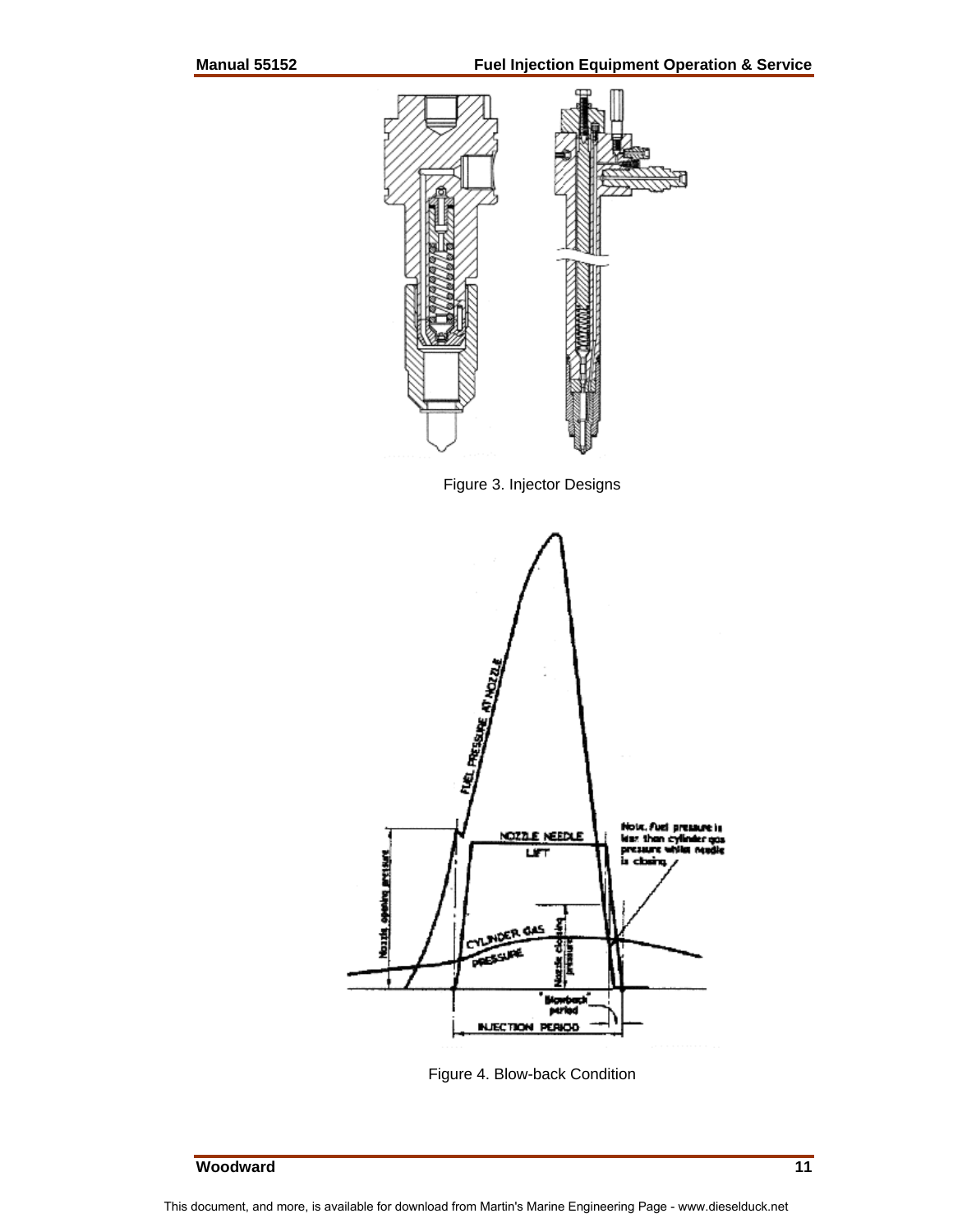#### **Servicing Periods**

New injectors, irrespective of the application, will invariably be subject to 'bedding in'. Wear and settlement should be small. Ideally, the permissible operating period between subsequent injector examinations should coincide with other routine engine maintenance schedules. Much depends on the environment and application in which the injector operates, and it is sometimes necessary for the operating staff to adjust service periods to ensure reliable operation.

Experience has shown that more frequent attention must be given to injectors and exhaust valves when operating on the heavier fuels. Follow the engine manufacturer's recommended periods for inspection and overhaul.

#### **Thermal Effects**

There have been a number of problems with engines operated on the heavier fuels (IFO 180 [25 cSt @ 100 °C]) and heavier grades.

The increased pre-heat temperature necessary to maintain the required fuel viscosity reduces the cooling effect usually obtained when distillate fuel passes through the nozzle tip. The higher combustion temperatures with heavy fuel lead to carbonization of fuel in and around the spray holes and to the formation of 'trumpets', which deform the spray pattern and cause a progressively deteriorating exhaust condition. In some cases, this has been countered by regularly changing back to distillate fuel for periods of about half an hour. Tests have shown that this action reduced the nozzle tip temperature to between 140 and 150 °C from 200 °C, and that the nozzle tips were cleared of trumpets while the lower temperature was maintained.

The advent of integral, water-cooled injectors has ensured freedom from carbon trumpets over wide ranges of operation, but special care is required to ensure that nozzles are not over-cooled, particularly during operation on distillate fuel.



Figure 5. Early Stage of Cold Corrosion

Figure 5 shows a conventional nozzle at an early stage of 'cold corrosion'. This occurs when nozzles are over-cooled resulting from incorrect injector specification or engine operating temperatures. A combination of vapor from the exhaust gases, carbon deposits, and sulfur in the fuel results in sulfuric acid attack on the nozzle. The equipment will deteriorate and become unfit for service (see Figure 6) unless operating temperatures are correctly adjusted. Follow the engine manufacturer's recommendation for coolant flows type/additives etc.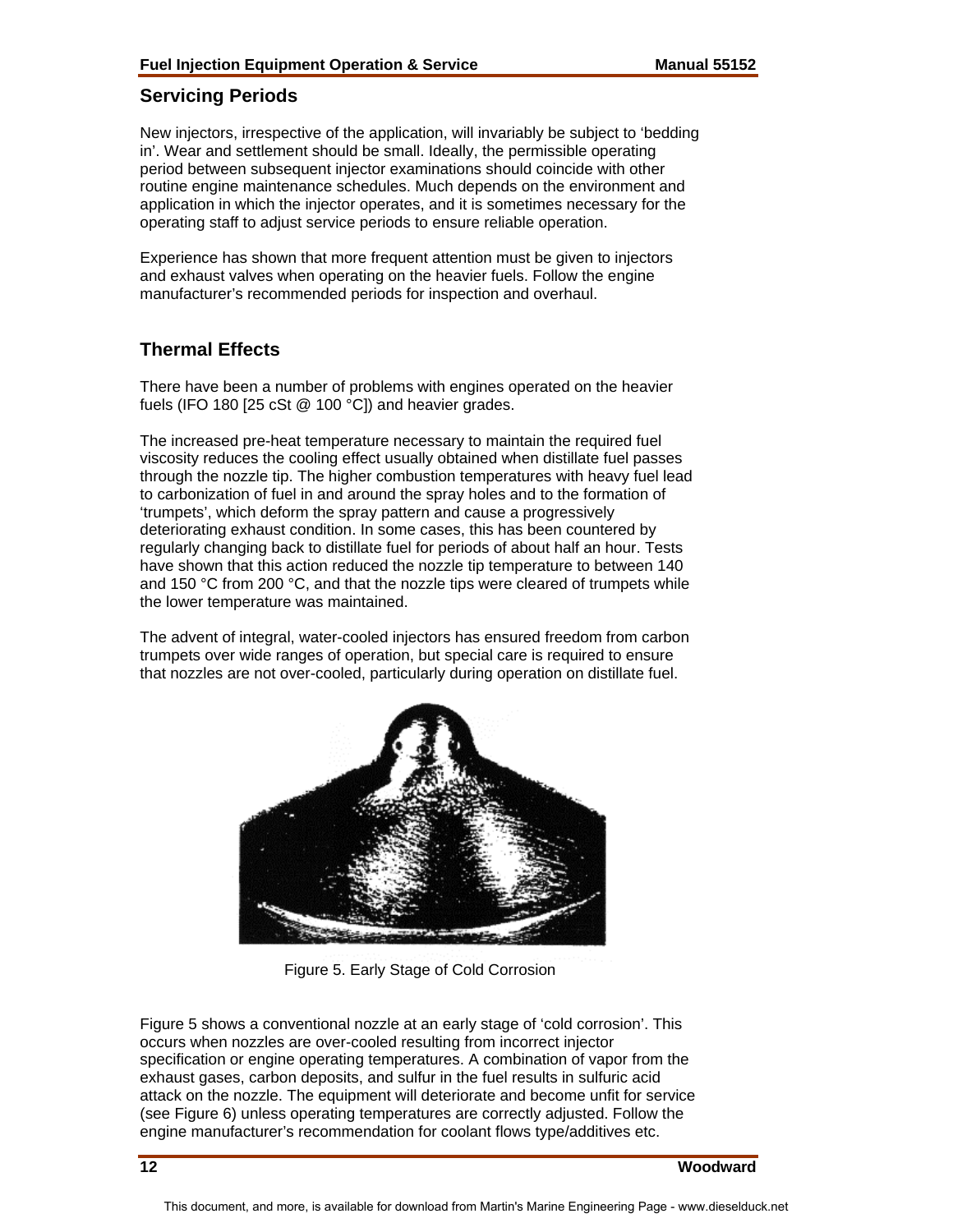#### **Other Critical Areas of the Injector**

The needle lift is a particularly important feature of service and is frequently overlooked when nozzles are being reconditioned. Excessive lift—due to seat wear and/or reconditioning or to damage to the lift stop face—will increase loading on the nozzle seat from higher impact forces. Other problems resulting from excessive lift can include erosion or gas blow-back due to increased needle closing time—and abnormal spring stresses which may be accompanied by increased loading on the lift stop face. All these contribute to a short nozzle and injector life.

Decreasing the needle lift below the specified limits can also have adverse effects by providing a restriction and a consequently increased pressure drop at the nozzle seat. This will impair the nozzle spray performance and may overload the fuel pump. Needle lift must, therefore, be kept within the prescribed design limits, which are dependent on the particular application.

Nozzle spring fatigue fractures have sometimes developed from very minor surface imperfections due to corrosion. Spare injector springs must always be protected from corrosion.



Figure 6. Advanced Stage of Cold Corrosion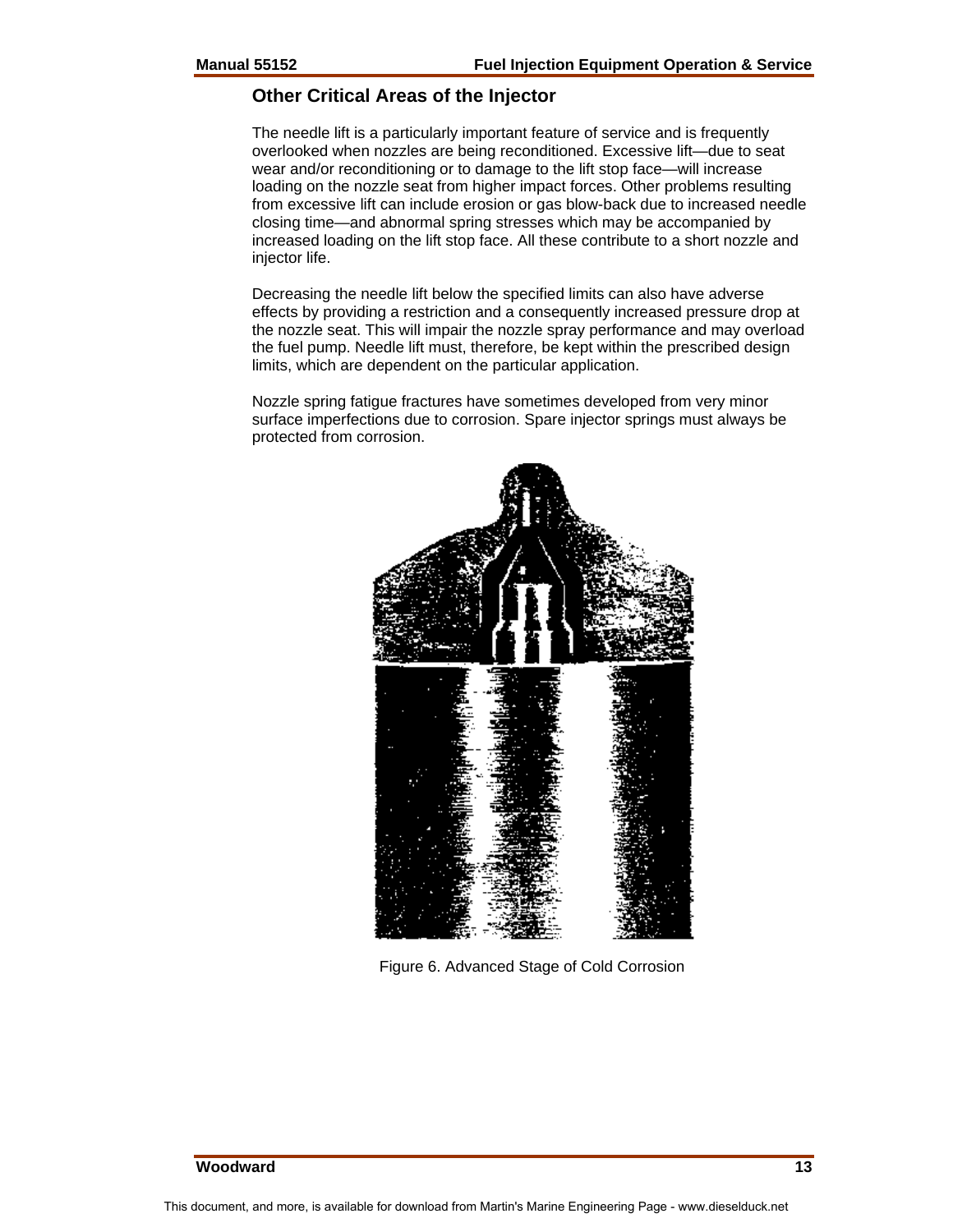#### **Servicing Methods**

The amount of fuel injection equipment servicing work varies from installation to installation with the number of engines and their running hours. The end user has three alternative methods of dealing with fuel injection equipment servicing:

- Return to the Manufacturer's Customer Service Department.
- Return to the Manufacturer's Agents or Distributors.
- Use own servicing facilities.

As the first two methods involve holding a float of equipment to keep the engine operating smoothly during servicing periods, some users prefer to handle simple routine work, using the manufacturer or agent for the major servicing jobs. Some larger users provide their own nozzle reconditioning service by using proprietary nozzle reconditioning equipment and staff trained by the various instructional courses offered by the manufacturer.

Training courses are provided by Woodward for Agents, Distributors, and users of Woodward equipment. In these courses, personnel are instructed in the recommended methods and the use of the correct tools and equipment for the servicing, maintenance, repair, and testing of Woodward products. Such information and training is also made available to engine manufacturers and their customers as may be required.

## **6. Injector Removal and Examination**

#### **General**

When the clamp or strongback is removed, the injector normally remains tight in the cylinder head. It is bad practice to lever the inlet connector (feed pipe) or injector body from side to side in order to break the carbon seal and then to lever the injector from the bore in the cylinder head. Use the proprietary tool recommended by the engine manufacturer. If none is available, a length of threaded rod welded to a spare injector cap nut can be used, in conjunction with a simple bridge piece or slide hammer, to withdraw the injector from the bore.

#### **Damaged Inlet Pipe Threads, Nozzle Tips, etc.**

Injector damage frequently occurs between the engine and the workshop. For smaller injectors, it is worthwhile to make up an 'engine set' carrier stand or box. For the larger sizes, some form of wheeled cart (trolley) or rack will be helpful.

Protective caps should always be used for injection equipment in transit.

#### **Injector Bore Cleaning Tools**

When an injector is removed from the cylinder head, some loose carbon will fall to the bottom of the cylinder head injector bore. Use the tools recommended by the engine manufacturer or a profiled spade tool to remove any hard carbon, and a similarly shaped felt cleaner may be used to wipe the bore before the injector is refitted. A check should be made to ensure that extra sealing washers are not left in the bottom of the injector bore in the cylinder head. Only one new sealing washer should be fitted.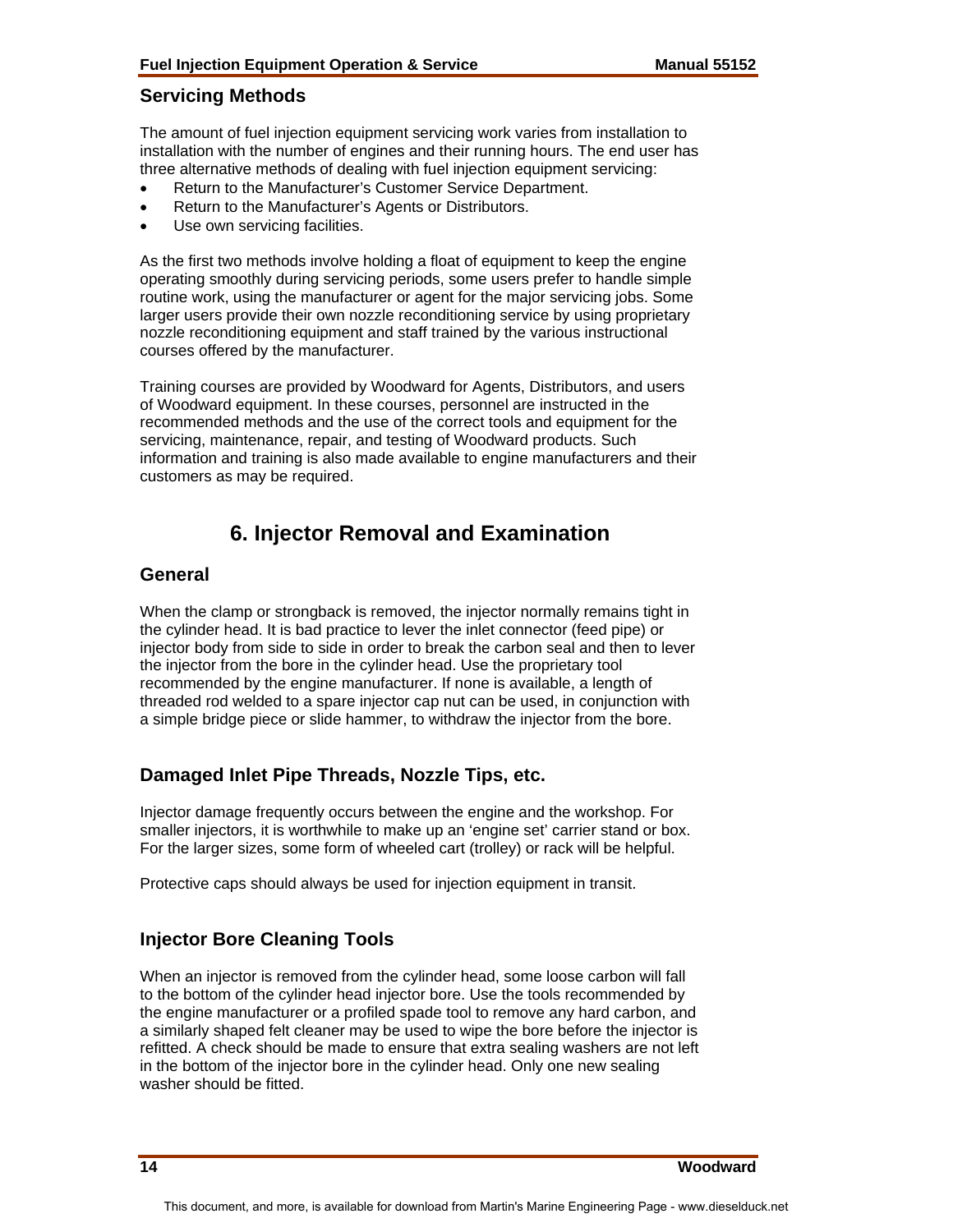#### **Nozzle Checking Procedure**

It has become universal practice to judge injector condition by the 'chatter' or audible buzz produced when fuel is being pumped through it from the hand test unit. When the injector is on the engine, this state of instability or chatter will only occur under starting or possibly idling conditions. At normal operation speeds and loads, the nozzle lifts to its stop at the beginning and returns to its seat at the end of the injection period. Nozzle 'chatter' is, therefore, of less importance than is popularly believed—it merely serves to indicate that the nozzle needle is free. The quality and 'tightness' of the needle seat are of greater importance.

#### **Spray Check**

When the injector has been connected to the hand test unit, the gauge cock should be closed and the operating handle pumped briskly until all the air has been expelled from the pipe and injector. The quality of spray should be observed and any blocked holes listed. There should be no ragged edges or solid centers within the spray. Droplets and individual sprays should be equal in length, and features should be uniform. With the gauge cock open, the nozzle opening pressure should be checked in the condition as removed from the engine, and the figures listed.

#### **Seat Leakage Check**

The hand test unit should be operated through the full pump stroke after setting the nozzle opening pressure. The end face and tip of the nozzle must then be dried off. After slowly raising the pressure to within 10 bar (150 psi) of the nozzle operating pressure, the pressure should be maintained steady for 10 seconds before releasing the handle. The tip of the nozzle should still be dry with no droplet formation. Nozzles having large spray holes may be slightly wet, but the oil should not appear as significant droplets.

#### **Back Leakage Test**

Providing the nozzle needle seating is effective, the only remaining path is the clearance between needle and nozzle body, and the rate of leakage will be a function of the annular clearance between needle and nozzle bore. The time taken for the pressure to fall through a given range will thus indicate the needle clearance. Refer to the engine manufacturer's instructions or to Woodward (Customer Services Department) for specific nozzle opening pressure and injector back-leak test data. Allowance must be made for variation in oil temperature using available temperature compensation charts.

The manufacturers' instructions must be closely followed.

Clearly, it is of paramount importance that any leakage in the test equipment be rectified to ensure that nozzle back-leak times are not influenced by these shortcomings (for example, a low 'back-leak' time can result if the nozzle holder sealing faces are ineffective or leakage occurs at the injector vent screw). The test equipment should therefore be periodically checked for leaks and maintained in good repair at all times.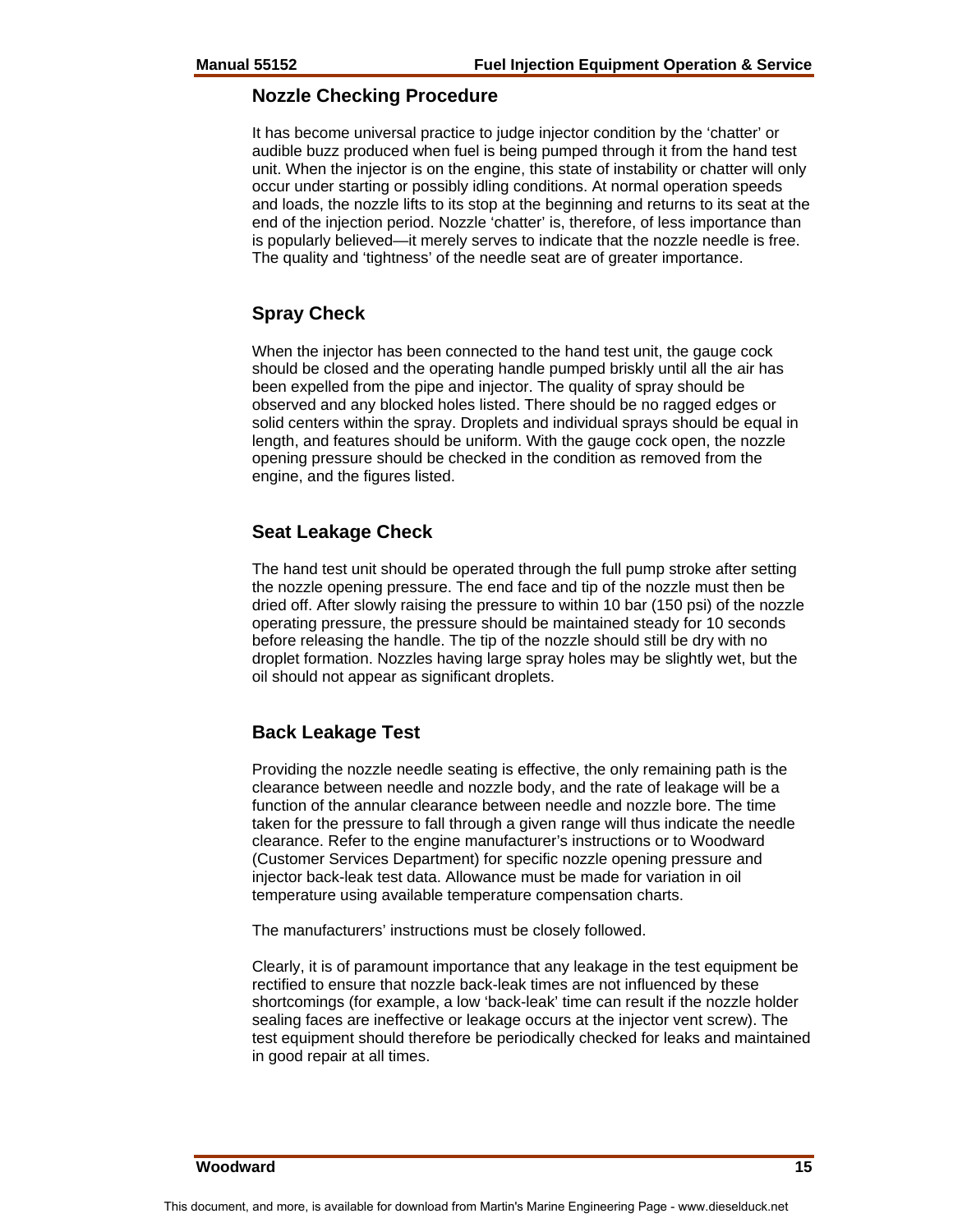#### **Fuel Injection Equipment Operation & Service Manual 55152**

After prolonged periods of service on the engine, the back-leak times can be appreciably longer than usual. This is because the clearance between needle and nozzle has been reduced by the build-up of lacquer on the surfaces. Special de-lacquering solutions can be used to clean the surfaces and restore the nozzle during subsequent stripping operations, but special care must be taken to oil the precision surfaces during storage to prevent corrosion.

The injector test machine should incorporate a lighted spray chamber to enable the number and targeting of sprays to be counted/checked. Failing this, nozzle spray hole condition can be checked by placing a sheet of cardboard or blotting paper just below the nozzle tip and depressing the hand pump handle sharply to give one crisp injection. The symmetry or otherwise of the 'tear-drop' stains on the paper will immediately reveal any blocked or partially blocked spray holes.

#### **Examination of Nozzle Holder Assemblies**

Prior to dismantling the injector, tips should be soaked in carbon-displacing fluid for several hours.

It is essential to slacken the spring adjusting screw and release the tension before removing the nozzle nut. This is particularly important when dealing with doweled nozzles and holders, as the angular load on the dowel can raise a burr on the edge of the dowel hole when the nozzle face separates from the holder face while the nut is unscrewed.

It is good practice to drift the nozzle through the nozzle nut as the nut is progressively slackened to prevent shearing the dowels of nozzle holders. Rectification is usually a matter of replacing damaged or worn components.

Damage to the high-pressure face of the holder, if only slight, can be rectified by lapping with a very fine-grade lapping paste and a small lapping plate. Large and relatively heavy holder bodies can present difficulties in holding square and steady. It is therefore preferable to clamp the holder rigid and move the relatively light lapping plate on the injector body with a firm pressure. Ideally purpose-built lapping machines should be used. Severely indented or chipped thrust faces require replacement of the holder body.

Injector springs should be checked at each service interval for squareness of the ends by standing them on a flat plate beside a try-square. Any bowing will be indicated by rubbing marks on one side of the coils. Evidence of pitting or corrosion on the wire surface requires the spring to be replaced.

Any abnormal amount of metal dust or swarf in the injector feed pipe or edge filter indicates possible damage or a fault in the fuel feed system, and this should be checked, particularly the filtration equipment.

Hard carbon inside the nozzle nut must be removed, as this can prevent the nozzle centralizing itself on the holder or even cause nozzle distortion when tightening the nut. The nozzle nut tightening torque must conform to manufacturers' recommendations.

Transfer blocks should be checked for fuel tracking across the high-pressure faces and indentation of the nozzle needle stop face into the block. All such witnesses should be removed by grinding/lapping, maintaining limits specified by Woodward Diesel Systems.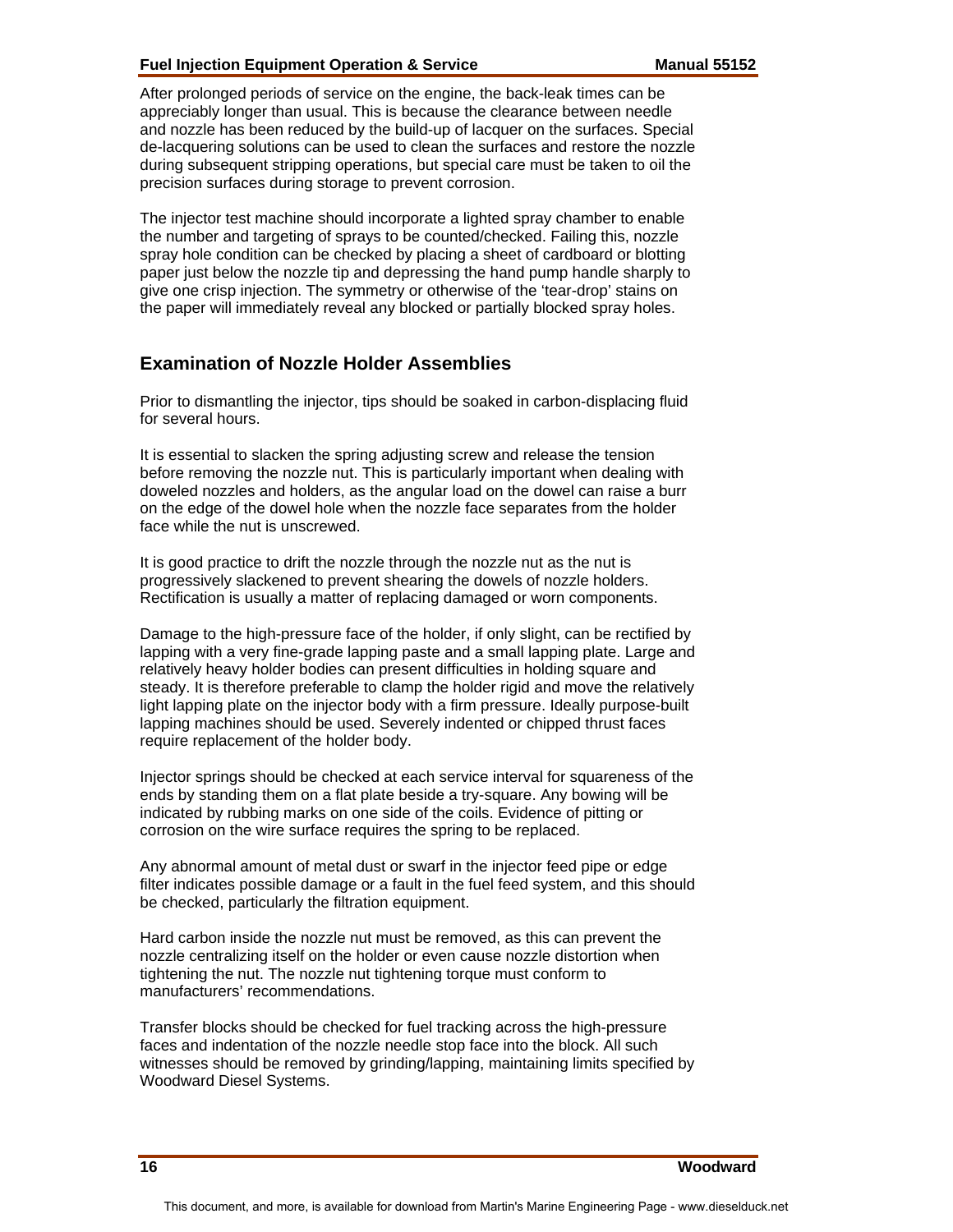#### **Care of Water-cooled Injectors**

Water-cooled injectors are widely used on heavy-fuel engines, and the following special precautions should be taken to ensure their satisfactory operation:

- 1. The coolant passages of each injector should be blown out with a compressed air line immediately upon removal from the engine.
- 2. The coolant circuit should be clean and unobstructed. Any dirt or pipe scale from the coolant system must be flushed out to ensure that coolant flow is unrestricted.
- 3. It is advisable after re-assembly to blank off one end of the coolant circuit and pressurize with compressed air. Subsequent immersion in the test tank will reveal any leakage across the sealing faces indicated by bubbles.
- 4. The complete coolant circuit can be further checked after installing the injectors by running the circulating pump until the circuit is at the recommended pressure.
- 5. Leakage of fuel into the coolant circuit results in an oily scum on the top surface of the coolant tank, and remedial action should be implemented to prevent further contamination.
- 6. If an engine normally equipped with cooled injectors is required to operate on distillate fuel for prolonged periods, cold corrosion of the nozzle can occur due to overcooling. The nozzle coolant circuit should be disconnected if the operating conditions are of a temporary nature, but nozzles without a coolant passage and associated parts should be fitted to the injectors if these conditions are likely to last for several weeks or months.
- 7. The coolant temperature should reach the normal value (approximately equal to the jacket water outlet temperature) quickly after starting. This value should be maintained regardless of engine load or fuel preheat temperature.

#### **Examination of Nozzles**

Nozzle assemblies should be rinsed in 'injector test oil' or fuel oil, after removing all traces of external carbon. Paraffin must not be used. The nozzle can then be dismantled and examined. (See Figure 7.)

'T' size nozzle should be renewed at the agreed service intervals—it is uneconomic to refurbish these.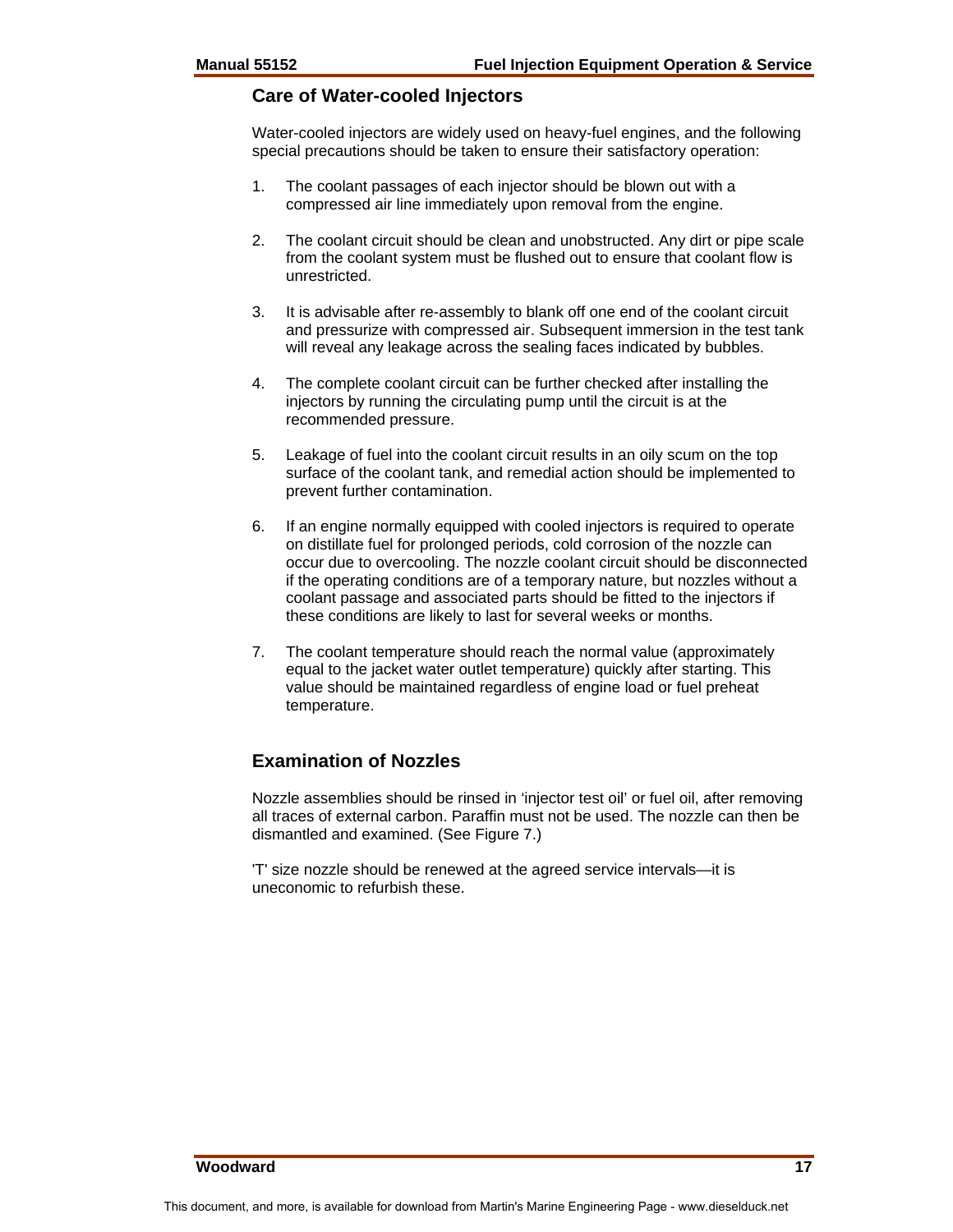

Figure 7. Basic Nozzle Details

#### **Nozzle Body**

- 1. The sealing face should be clean and of uniform color. It is permissible to restore the flat surface by lapping with a suitable plate.
- 2. If the nozzle body has been previously serviced to correct the needle lift, it is essential that:
	- (a) the depth of the fuel feed annulus has not been reduced excessively:
	- (b) the depth of head has not been reduced to a point where the nozzle nut bottoms before clamping the sealing faces.
- 3. All feed holes must be clear and not obstructed by dirt or pipe scale.
- 4. All carbon should be removed from fuel chamber and sac with special brass cleaning tools. Compressed air can be used to dislodge and clear the remaining carbon particles.
- 5. Spray holes can be checked with cleaning wire (using very short wire in a 'Bray' chuck if dealing with blocked holes).
- 6. The exterior of the nozzle profile should be free from flats or damage. The example (Figure 8) should be discarded as it is clearly unserviceable and likely to suffer tip failure.
- 7. Similarly, cold corrosion damage on the tip face can cause nozzle failure.
- 8. Ensure that all carbon under the head is removed as this can cause nozzle distortion when the nozzle nut is tightened, leading to sluggish needle motion.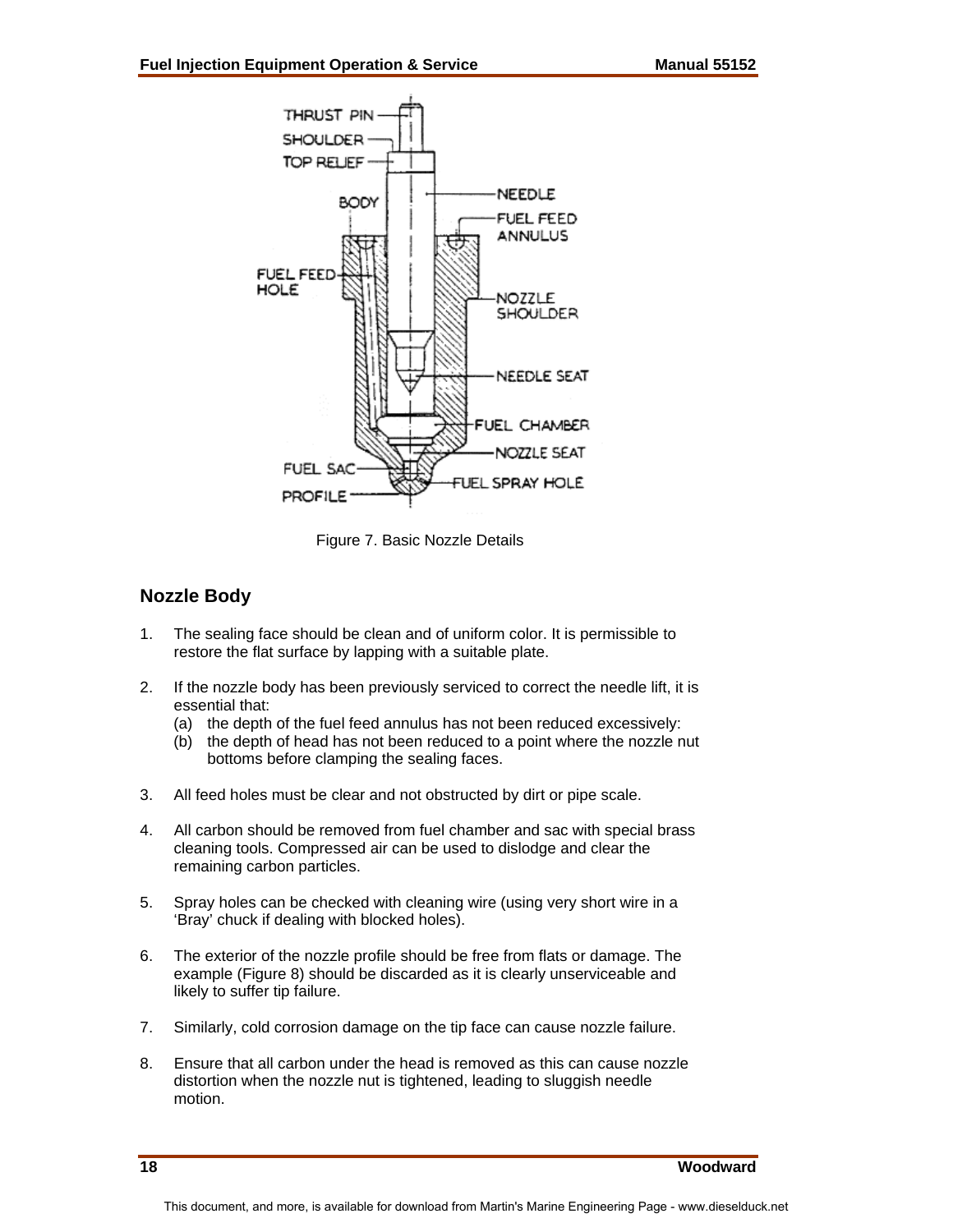- 9. After washing the nozzle, the condition of the seat should be checked with a probe light or microscope. The seating line must be narrow and not pitted. The earlier performance tests will have given an indication if the seat is excessively damaged.
- 10. All observations should be recorded.



Figure 8. Nozzle Damaged by Abuse

#### **Nozzle Needle**

- 1. Any chipping or damage to the thrust pin usually renders the nozzle assembly unfit for further service.
- 2. Feather edges on the thrust shoulder (caused by excessive impact on the nozzle holder face) can, in extreme cases, cause jamming of needle and should therefore be trimmed off with a suitable stone.
- 3. Entrained dirt can be identified by small, clearly defined rectangular patches of polish marks on the needle surface. The length of the dirt patches usually equals the needle lift.
- 4. Blackening or seizure of the needle is a clear indication of gas blow-back due to a broken spring, low nozzle opening pressure, incorrect timing (causing overheating), or excessive needle lift.
- 5. All nozzles on a given engine should conform to specification. An incorrect nozzle can result in discrepancies in needle opening and closing pressures, spray patterns, etc, with adjacent injectors.
- 6. A satisfactory nozzle will have a clean bright seating line at the top of the seating cone. The extreme needle tip may be black, but the parallel portion above the seat should be clean and bright.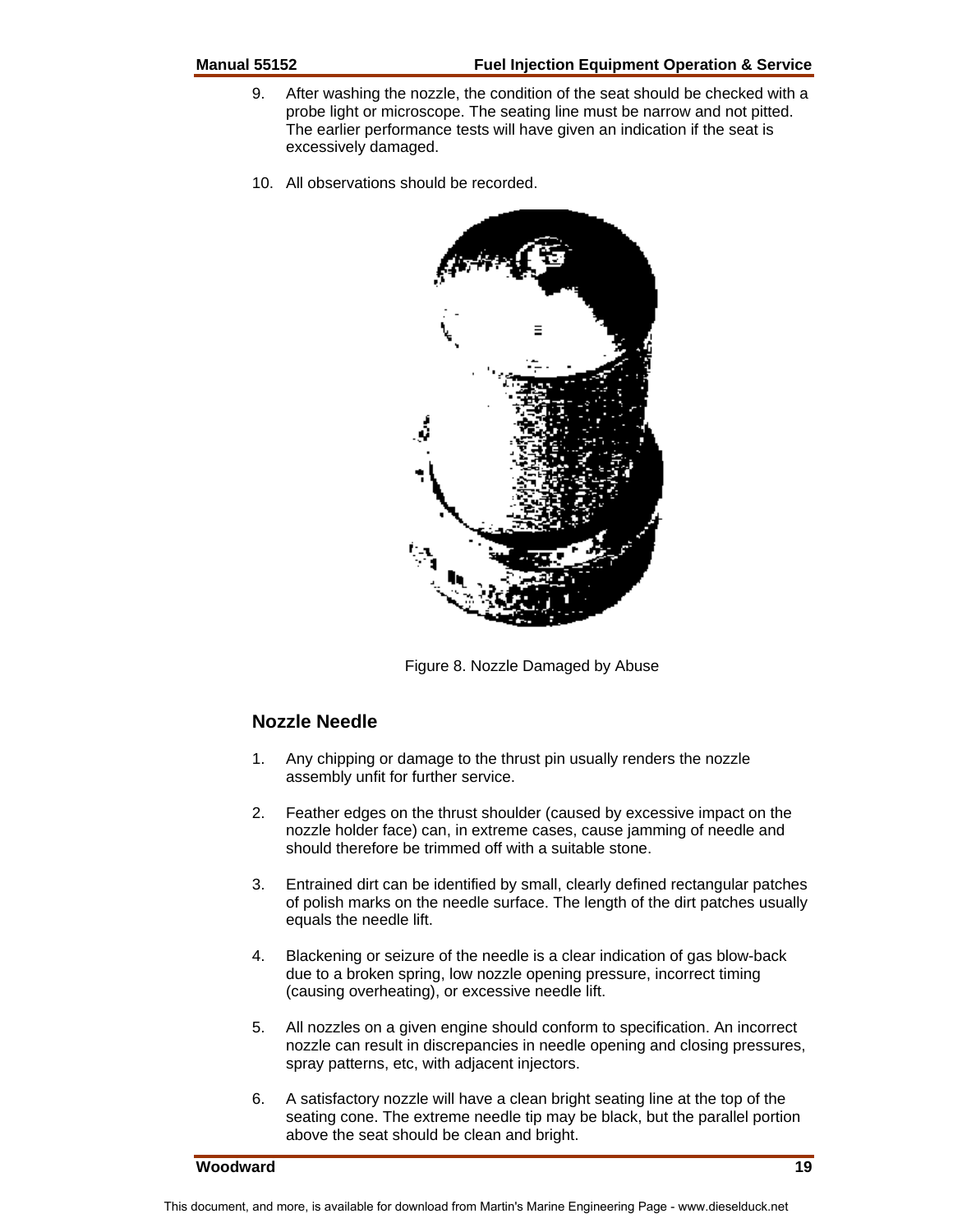#### **Nozzle and Needle Seat Reclamation**

Nozzles suffering severe mechanical damage or excessive back-leakage should be replaced. The correct performance of the remainder will depend on the following:

- A really free needle and cleanliness of all parts;
- Restoration of the correct angular difference between needle and body seat in order to re-establish an effective seal at that point.
- Correction of needle lift.

The correct angle on the needle can only be restored with a precision grinder or specialist nozzle reconditioning machine.

The body seat is restored by lapping the seat with a cast iron lap and very fine lapping paste. The lap itself wears with use, and the correct angle must be maintained by grinding on the needle-grinding machine. The machine must be re-set, if necessary, to maintain the correct angular difference between needle and seat.

Seat and needle angles can vary between manufacturers and also with nozzle type. In the majority of cases, a 60° nominal seating angle is used with a differential clearance between needle and nozzle seat of the order of 0.75° (i.e. 45'). Refer to specific data as required.

Nozzle performance will not be restored by grinding the needle seat and lapping the nozzle seat to identical angles, and the needle must not be heavily lapped into the nozzle seat. It is however permissible to touch or lightly lap the needle in the body sufficient to obtain a witness mark and confirm the position and width of the seating line.

The needle lift should always be checked after the seat has been re-established.

#### **Needle Lift**

The maintenance of correct needle lift significantly influences nozzle life and combustion. Excessive lift increases injector spring stresses and can result in impact damage to both the needle shoulder, nozzle holder and face, and nozzle seating. The higher lift also increases the time for the needle to seat at the end of injection, thus increasing the possibility of combustion gas 'blow-back' and the resulting adverse effects on nozzle performance.

The simplest way to measure needle lift is illustrated in Figure 9. The dial gauge should be 'zeroed' at position A and the lift read off when the pointer has moved to position B. Indentation or chipping of the nozzle holder end face can also allow excess needle travel and should be rectified immediately.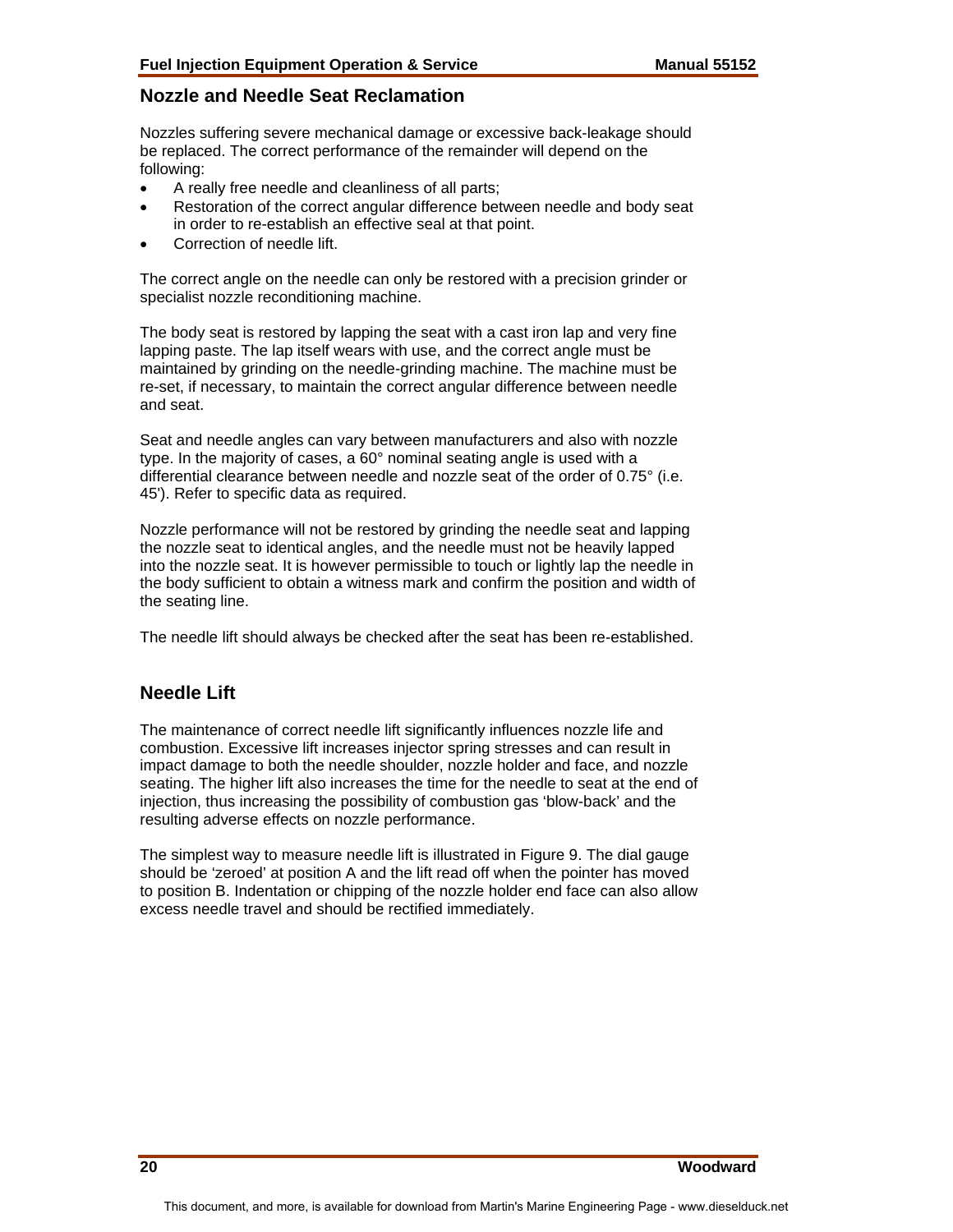#### **7. Product Identification**

#### **Pump Assembly Coding**

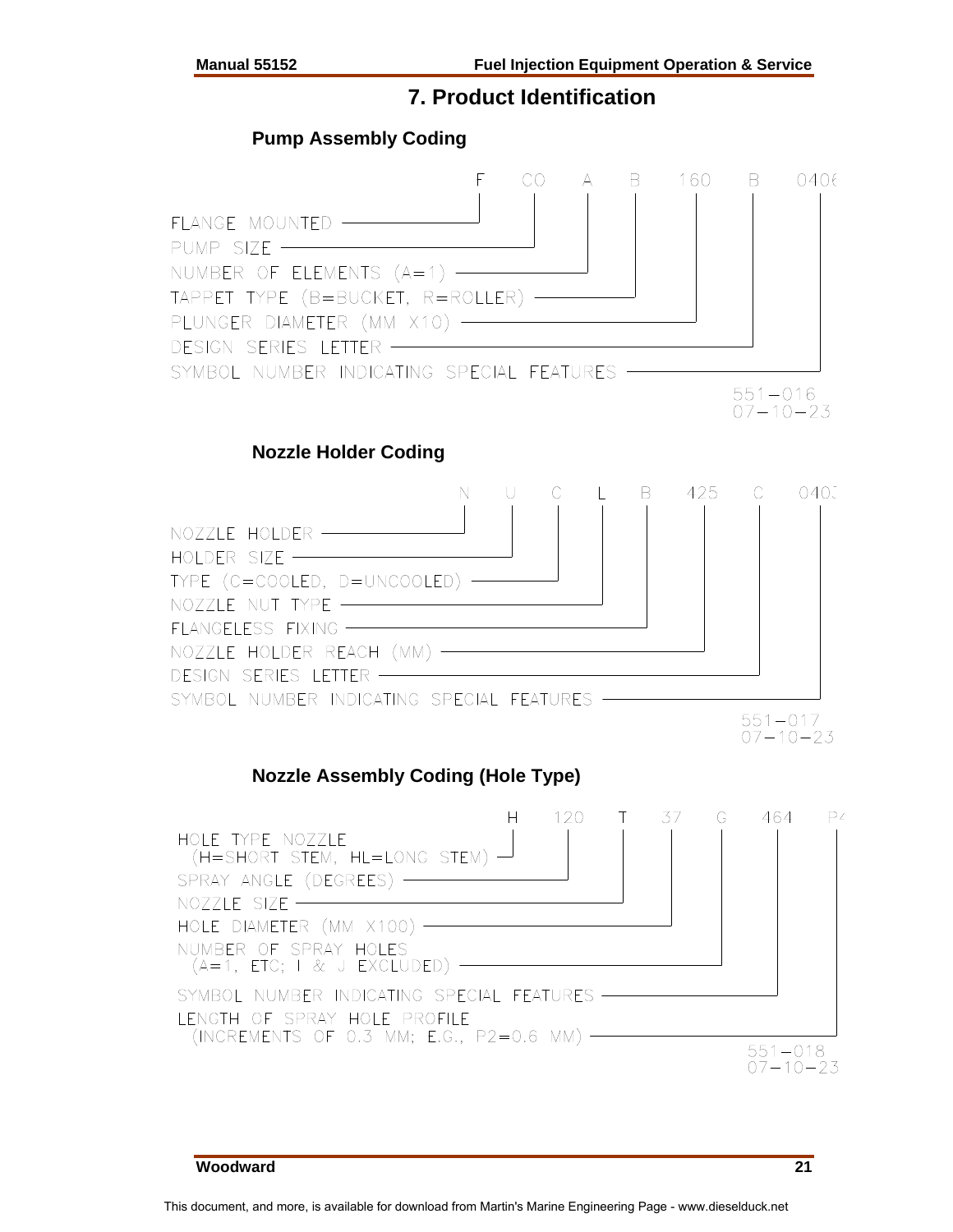## **8. Health and Safety**

For Recommendations on the Safe Handling of Woodward Fuel Injection Equipment, refer to service bulletin number 01539 (old number 308).

#### **Pumps**

- 1. Ensure that the correct procedures and torque values as specified in the appropriate workshop manuals and service instructions are used when assembling a pump.
- 2. Pumps must be tested and adjusted in accordance with the instructions given in Woodward service test specifications and/or workshop manuals, and must not be adjusted outside the limits or conditions specified by Woodward Diesel Systems.
- 3. Before running a pump, either on a test rig or on an engine, ensure that all parts of the pump, the pump itself, and its drive arrangements are secured, tight, and adequately guarded. Make certain that all pipes and controls are correctly connected. Ensure that the pump is lubricated as specified by Woodward Diesel Systems prior to being run either on a test rig or on the engine.
- 4. When a pump is running on an engine or test rig, no parts, pipes, or controls are to be disconnected except as directed by Woodward Diesel Systems or the engine manufacturer in their service information.
- 5. Do not attempt to make any timing, fuel, governor, or other adjustment to a pump while it is running, whether on an engine or test rig, except as directed by Woodward Diesel Systems or the engine manufacturer in their service information.
- 6. Do not run pumps at speeds in excess of those specified by Woodward Diesel Systems.
- 7. Bear in mind that a fuel injection pump generates powerful mechanical forces and high oil pressures, therefore ensure that all pump testing equipment, including all test bench drive arrangements and securing devices, are regularly inspected and maintained in good order. Renew all worn or damaged parts.

#### **Fuel Injection Equipment Servicing Room**

Since fuel injection equipment is manufactured to very fine limits and can easily be damaged by dirt, it is essential to provide a separate and clean section of the workshop or ideally, a totally separate room, in which to handle it.

The requirements of such a room are:

- 1. An enclosed space.
- 2. Work benches bolted rigidly to the floor and surfaced with aluminum, plastic sheet, or suitable alternative. All vises to have the hardened jaws ground flat to avoid defacing equipment. Injector and pump-holding fixtures bolted to the front of benches will reduce servicing time.